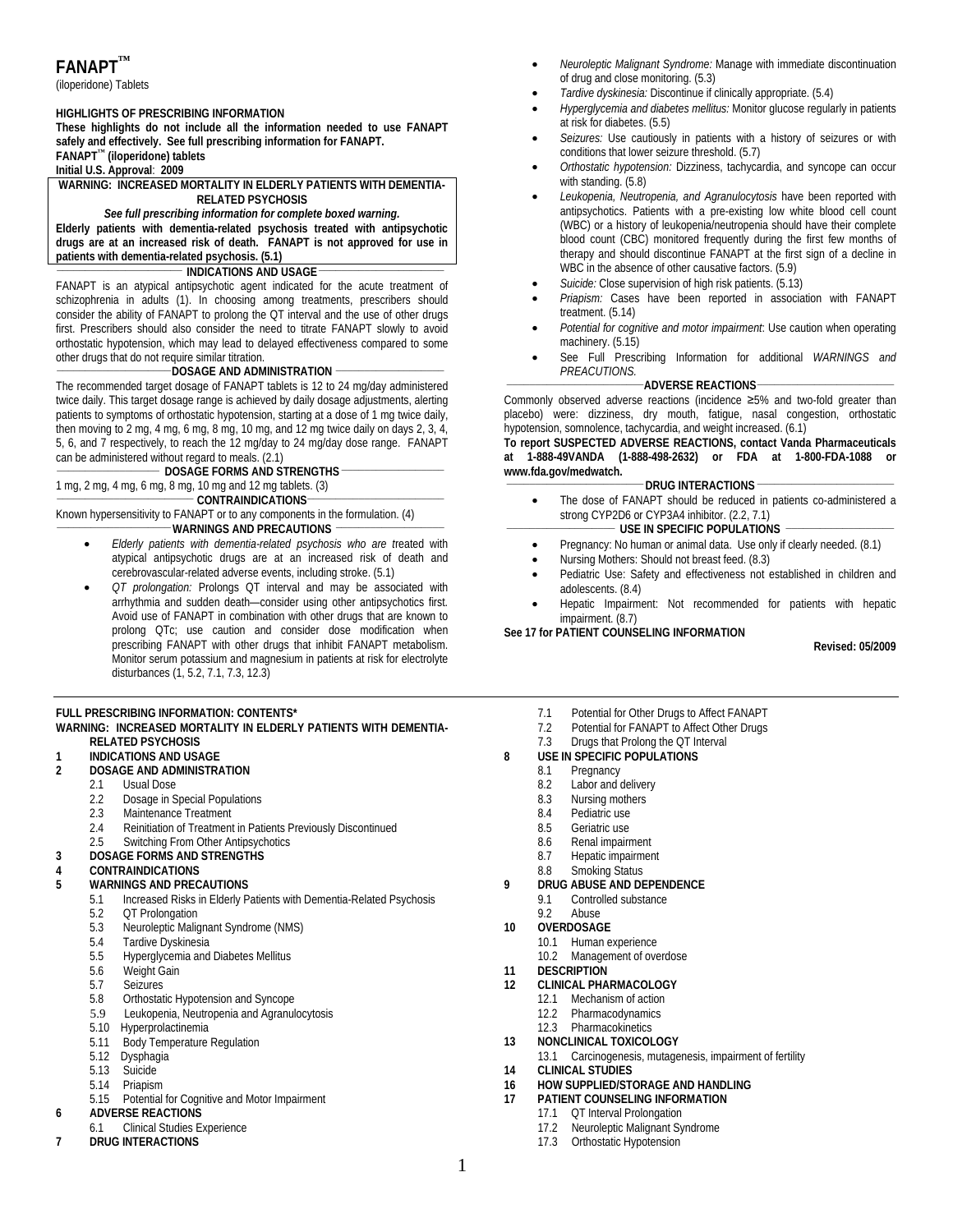- 
- 

17.6 Nursing **17.6 Nursing 17.6 Nursing 17.7 Concomitant Medication 17.7 Concomitant Medication** 

17.5 Pregnancy **17.9 Heat Exposure and Dehydration** \*Sections or subsections omitted from the full prescribing information are not

#### **FULL PRESCRIBING INFORMATION**

**WARNING: INCREASED MORTALITY IN ELDERLY PATIENTS WITH DEMENTIA-RELATED PSYCHOSIS** 

**Elderly patients with dementia-related psychosis treated with antipsychotic drugs are at an increased risk of death. Analysis of seventeen placebo controlled trials (modal duration 10 weeks), largely in patients taking atypical antipsychotic drugs, revealed a risk of death in the drug-treated patients of between 1.6 to 1.7 times the risk of death in placebo-treated patients. Over the course of a typical 10-week controlled trial, the rate of death in drug-treated patients was about 4.5%, compared to a rate of about 2.6% in the placebo group. Although the causes of death were varied, most of the deaths appeared to be either cardiovascular (e.g., heart failure, sudden death) or infectious (e.g., pneumonia) in nature.** 

 **opposed to some characteristics(s) of the patients is not clear. FANAPT is not approved for the treatment of patients with Dementia-Related Psychosis.** *[see Warnings and Precautions (5.1)]*  **Observational studies suggest that, similar to atypical antipsychotic drugs, treatment with conventional antipsychotic drugs may increase mortality. The extent to which the findings of increased mortality in observational studies may be attributed to the antipsychotic drug as** 

#### **1 INDICATIONS AND USAGE**

FANAPT™ tablets are indicated for the acute treatment of adults with schizophrenia *[see Clinical Studies (14)]*.

sudden death. In many cases this would lead to the conclusion that other drugs should be tried first.<br>Whether FANAPT will cause torsade de pointes or increase the rate of sudden death is not yet known. When deciding among the alternative treatments available for this condition, the prescriber should consider the finding that FANAPT is associated with prolongation of the QTc interval *[see Warnings and Precaution (5.2)]*. Prolongation of the QTc interval is associated in some other drugs with the ability to cause torsade de pointes-type arrhythmia, a potentially fatal polymorphic ventricular tachycardia which can result in

Patients must be titrated to an effective dose of FANAPT. Thus, control of symptoms may be delayed during the first 1 to 2 weeks of treatment compared to some other antipsychotic drugs that do not require a similar titration. Prescribers should be mindful of this delay when selecting an antipsychotic drug for the acute treatment of schizophrenia *[See Dosage and Administration (2.1) and Clinical Studies (14)]*.

The effectiveness of FANAPT in long-term use, that is, for more than 6 weeks, has not been systematically evaluated in controlled trials. Therefore, the physician who elects to use FANAPT for extended periods should periodically re-evaluate the long-term usefulness of the drug for the individual patient *[See Dosage and Administration (2.3)]*.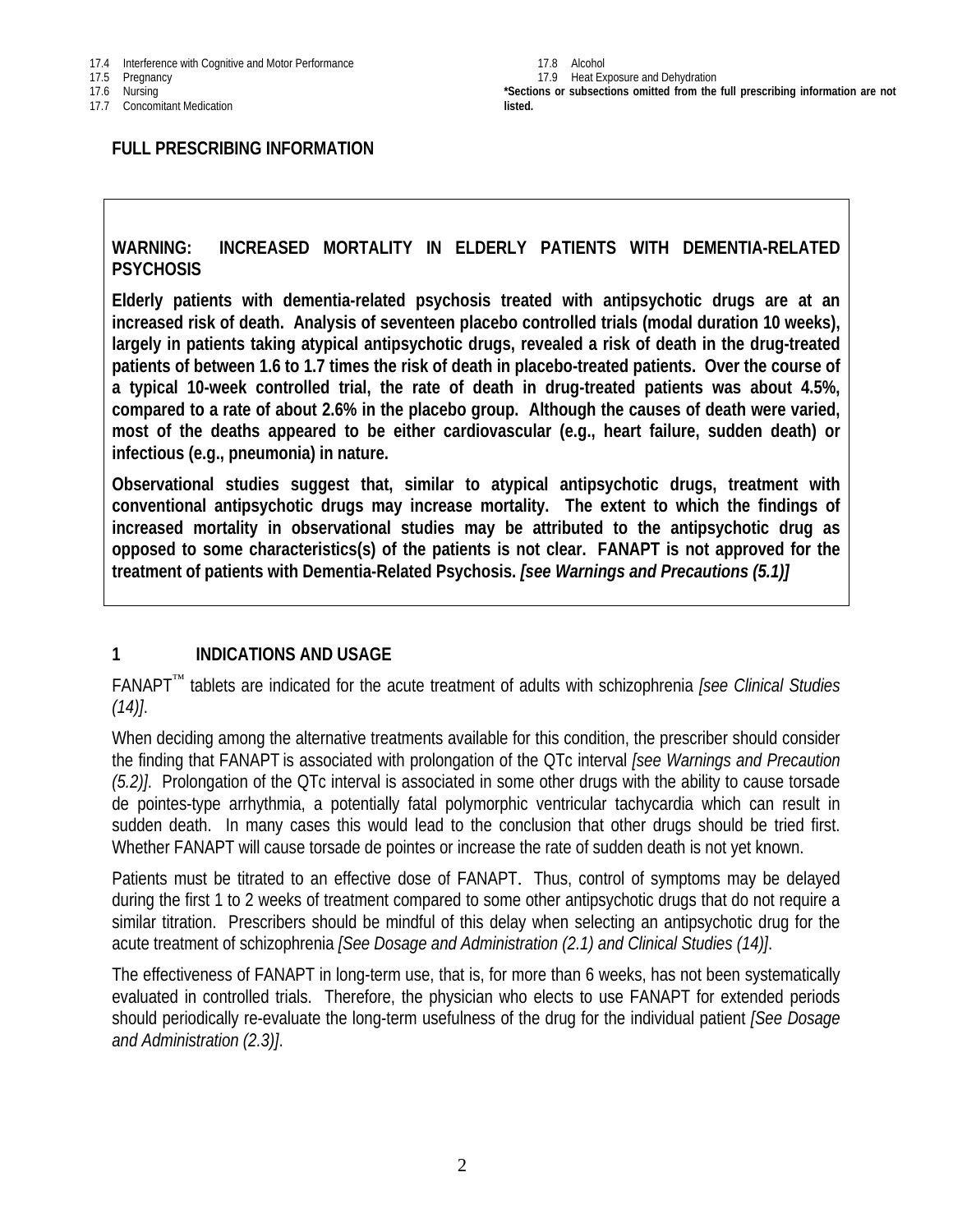#### **2 DOSAGE AND ADMINISTRATION**

#### **2.1 Usual Dose**

adrenergic blocking properties. The recommended starting dose for FANAPT tablets is 1 mg twice daily. weeks of treatment compared to some other antipsychotic drugs that do not require similar titration. FANAPT must be titrated slowly from a low starting dose to avoid orthostatic hypotension due to its alpha-Increases to reach the target dose range of 6-12 mg twice daily may be made with daily dosage adjustments to 2 mg twice daily, 4 mg twice daily, 6 mg twice daily, 8 mg twice daily, 10 mg twice daily, and 12 mg twice daily on days 2, 3, 4, 5, 6, and 7, respectively. Efficacy was demonstrated with FANAPT in a dose range of 6 to 12 mg twice daily. Prescribers should be mindful of the fact that patients need to be titrated to an effective dose of FANAPT. Thus, control of symptoms may be delayed during the first 1 to 2 Prescribers should also be aware that some adverse effects associated with FANAPT use are dose related.

The maximum recommended dose is 12 mg twice daily (24 mg/day); FANAPT doses above 24 mg/day have not been systematically evaluated in the clinical trials.

FANAPT can be administered without regard to meals.

### **2.2 Dosage in Special Populations**

Dosage adjustments are not routinely indicated on the bases of age, gender, race, or renal impairment status *[see Use in Specific Populations (8.6, 8.7)]*.

 *Dosage adjustment for patients taking FANAPT concomitantly with potential CYP2D6 inhibitors:* FANAPT dose should be reduced by one-half when administered concomitantly with strong CYP2D6 inhibitors such as fluoxetine or paroxetine. When the CYP2D6 inhibitor is withdrawn from the combination therapy, FANAPT dose should then be increased to where it was before *[See Drug Interactions (7.1)]*.

 *Dosage adjustment for patients taking FANAPT concomitantly with potential CYP3A4 inhibitors:* FANAPT dose should be reduced by one-half when administered concomitantly with strong CYP3A4 inhibitors such as ketoconazole or clarithomycin. When the CYP3A4 inhibitor is withdrawn from the combination therapy, FANAPT dose should be increased to where it was before *[See Drug Interactions (7.1)]*.

*Hepatic Impairment:* FANAPT is not recommended for patients with hepatic impairment.

### **2.3 Maintenance Treatment**

Although there is no body of evidence available to answer the question of how long the patient treated with FANAPT should be maintained, it is generally recommended that responding patients be continued beyond the acute response. Patients should be periodically reassessed to determine the need for maintenance treatment.

### **2.4 Reinitiation of Treatment in Patients Previously Discontinued**

Although there are no data to specifically address re-initiation of treatment, it is recommended that the initiation titration schedule be followed whenever patients have had an interval off FANAPT of more than 3 days.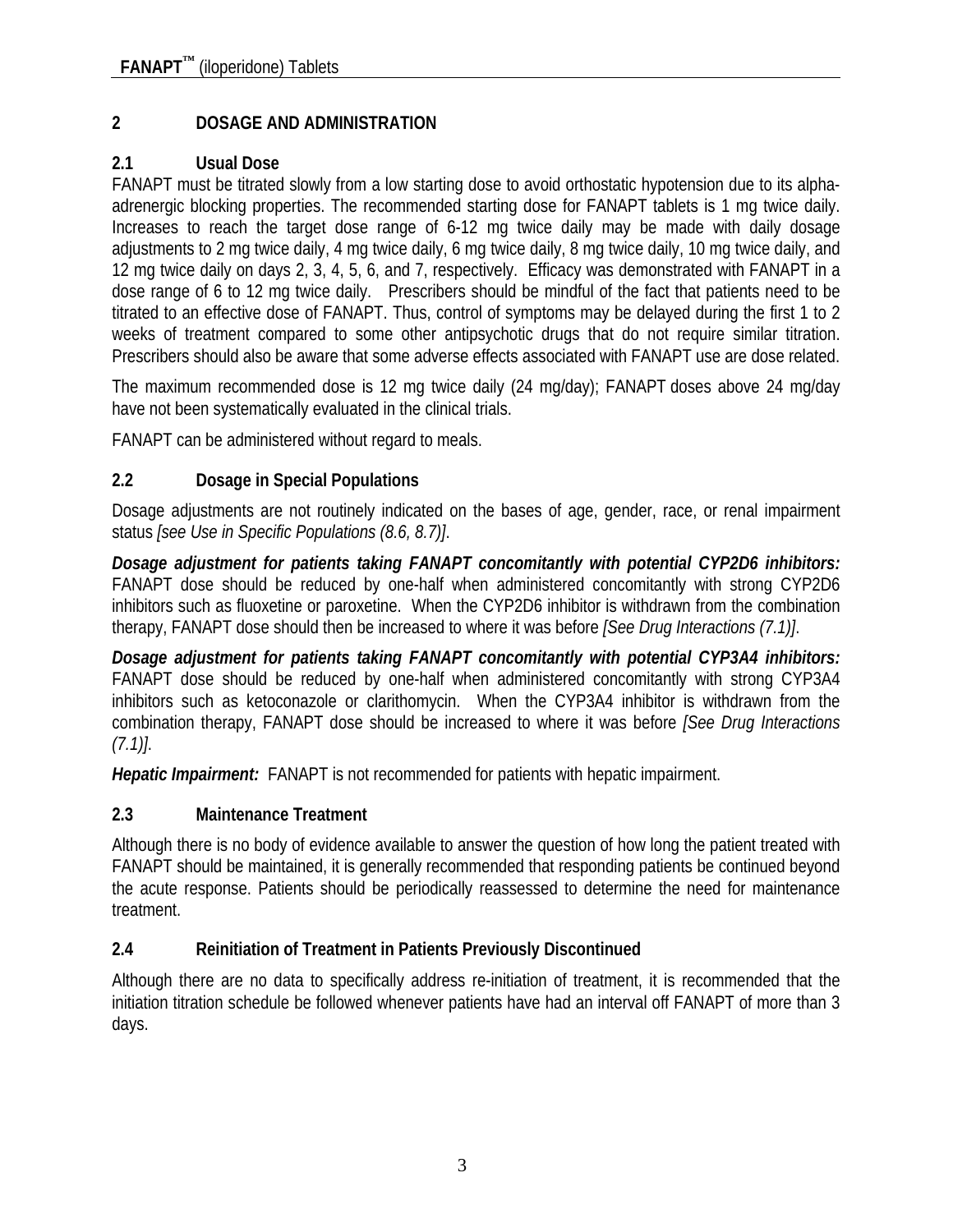## **2.5 Switching From Other Antipsychotics**

There are no specific data to address how patients with schizophrenia can be switched from other antipsychotics to FANAPT or how FANAPT can be used concomitantly with other antipsychotics. Although immediate discontinuation of the previous antipsychotic treatment may be acceptable for some patients with schizophrenia, more gradual discontinuation may be most appropriate for others. In all cases, the period of overlapping antipsychotic administration should be minimized.

## **3 DOSAGE FORMS AND STRENGTHS**

FANAPT tablets are available in the following strengths: 1 mg, 2 mg, 4 mg, 6 mg, 8 mg, 10 mg and 12 mg.

The tablets are white, round, flat, beveled-edge and identified with a logo " debossed on one side and tablet strength "1", "2", "4", "6", "8", "10", or "12" debossed on the other side.

### **4 CONTRAINDICATIONS**

FANAPT is contraindicated in individuals with a known hypersensitivity reaction to the product. Reactions have included pruritus and urticaria*.* 

### **5 WARNINGS AND PRECAUTIONS**

#### **5.1 Increased Risks in Elderly Patients with Dementia-Related Psychosis**

#### **Increased Mortality**

**Elderly patients with dementia-related psychosis treated with atypical antipsychotic drugs are at an increased risk of death compared to placebo. FANAPT is not approved for the treatment of patients with dementia-related psychosis** *[see Boxed Warning]***.** 

### **Cerebrovascular Adverse Events, Including Stroke**

In placebo-controlled trials with risperidone, aripiprazole, and olanzapine in elderly patients with dementia, there was a higher incidence of cerebrovascular adverse events (cerebrovascular accidents and transient ischemic attacks) including fatalities compared to placebo-treated patients. FANAPT is not approved for the treatment of patients with dementia-related psychosis *[see Boxed Warning]*.

### **5.2 QT Prolongation**

In an open-label QTc study in patients with schizophrenia or schizoaffective disorder (n=160), FANAPT was associated with QTc prolongation of 9 msec at an iloperidone dose of 12 mg twice daily. The effect of FANAPT on the QT interval was augmented by the presence of CYP450 2D6 or 3A4 metabolic inhibition (paroxetine 20 mg once daily and ketoconazole 200 mg twice daily, respectively). Under conditions of metabolic inhibition for both 2D6 and 3A4, FANAPT 12 mg twice daily was associated with a mean QTcF increase from baseline of about 19 msec.

No cases of torsade de pointes or other severe cardiac arrhythmias were observed during the premarketing clinical program.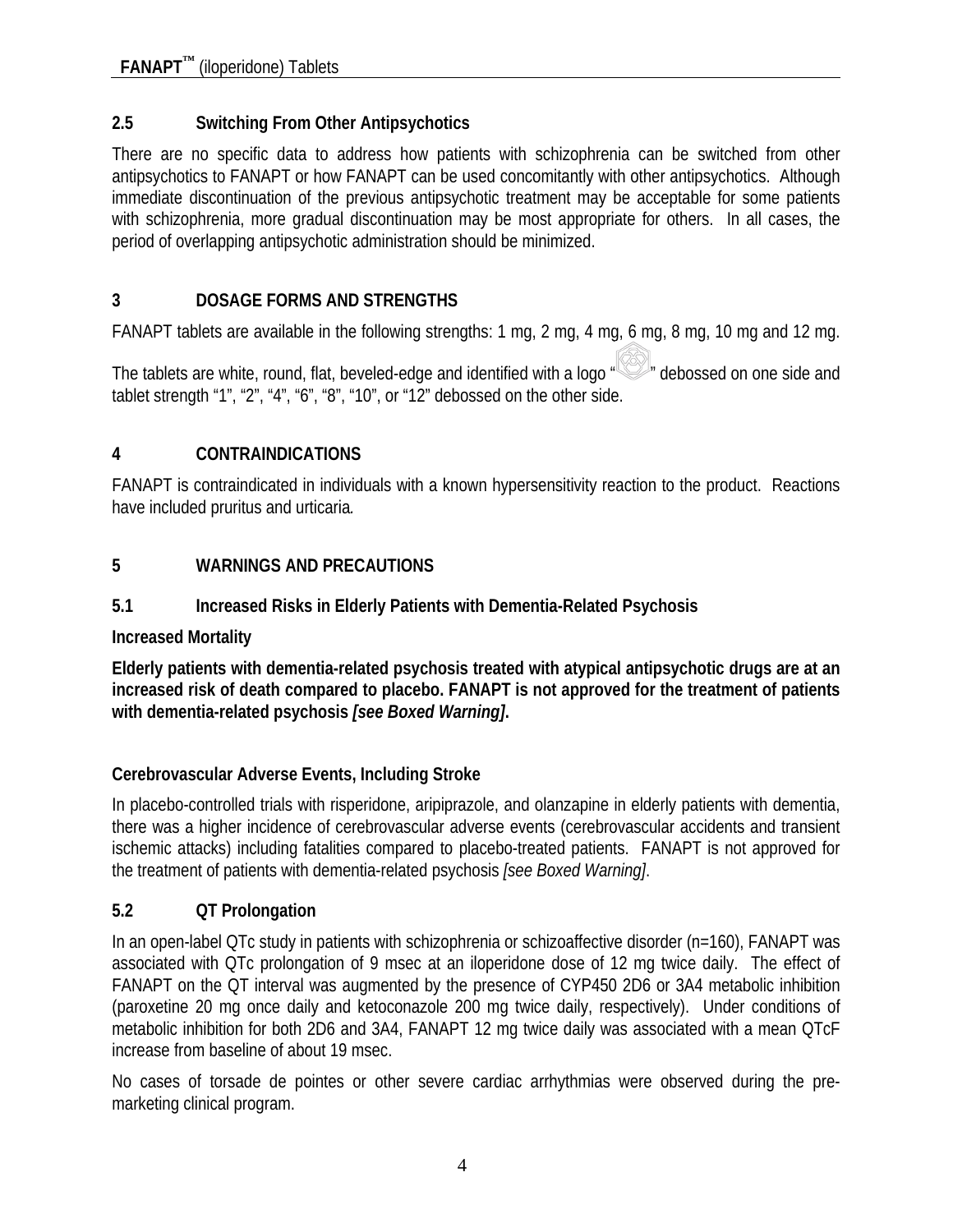The use of FANAPT should be avoided in combination with other drugs that are known to prolong QTc including Class 1A (e.g., quinidine, procainamide) or Class III (e.g., amiodarone, sotalol) antiarrhythmic medications, antipsychotic medications (e.g., chlorpromazine, thiordazine), antibiotics (e.g., gatifloxacin, moxifloxacin), or any other class of medications known to prolong the QTc interval (e.g., pentamidine, levomethadyl acetate, methadone). FANAPT should also be avoided in patients with congenital long QT syndrome and in patients with a history of cardiac arrhythmias.

Certain circumstances may increase the risk of torsade de pointes and/or sudden death in association with the use of drugs that prolong the QTc interval, including (1) bradycardia; (2) hypokalemia or hypomagnesemia; (3) concomitant use of other drugs that prolong the QTc interval; and (4) presence of congenital prolongation of the QT interval; (5) recent acute myocardial infarction; and/or (6) uncompensated heart failure.

Caution is warranted when prescribing FANAPT with drugs that inhibit FANAPT metabolism *[see Drug Interaction (7.1)]*, and in patients with reduced activity of CYP2D6 *[see Clinical Pharmacology (12.3)]*.

It is recommended that patients being considered for FANAPT treatment who are at risk for significant electrolyte disturbances have baseline serum potassium and magnesium measurements with periodic monitoring. Hypokalemia (and/or hypomagnesemia) may increase the risk of QT prolongation and arrhythmia. FANAPT should be avoided in patients with histories of significant cardiovascular illness, e.g., QT prolongation, recent acute myocardial infarction, uncompensated heart failure, or cardiac arrhythmia. FANAPT should be discontinued in patients who are found to have persistent QTc measurements >500 ms.

If patients taking FANAPT experience symptoms that could indicate the occurrence of cardiac arrhythmias, e.g., dizziness, palpitations, or syncope, the prescriber should initiate further evaluation, including cardiac monitoring.

### **5.3 Neuroleptic Malignant Syndrome (NMS)**

A potentially fatal symptom complex sometimes referred to as Neuroleptic Malignant Syndrome (NMS) has been reported in association with administration of antipsychotic drugs. Clinical manifestations include hyperpyrexia, muscle rigidity, altered mental status (including catatonic signs) and evidence of autonomic instability (irregular pulse or blood pressure, tachycardia, diaphoresis, and cardiac dysarrhythmia). Additional signs may include elevated creatine phosphokinase, myoglobinuria (rhabdomyolysis), and acute renal failure.

The diagnostic evaluation of patients with this syndrome is complicated. In arriving at a diagnosis, it is important to identify cases in which the clinical presentation includes both serious medical illness (e.g., pneumonia, systemic infection, etc.) and untreated or inadequately treated extrapyramidal signs and symptoms (EPS). Other important considerations in the differential diagnosis include central anticholinergic toxicity, heat stroke, drug fever, and primary central nervous system (CNS) pathology.

The management of this syndrome should include: (1) immediate discontinuation of the antipsychotic drugs and other drugs not essential to concurrent therapy, (2) intensive symptomatic treatment and medical monitoring, and (3) treatment of any concomitant serious medical problems for which specific treatments are available. There is no general agreement about specific pharmacological treatment regimens for NMS.

If a patient requires antipsychotic drug treatment after recovery from NMS, the potential reintroduction of drug therapy should be carefully considered. The patient should be carefully monitored, since recurrences of NMS have been reported.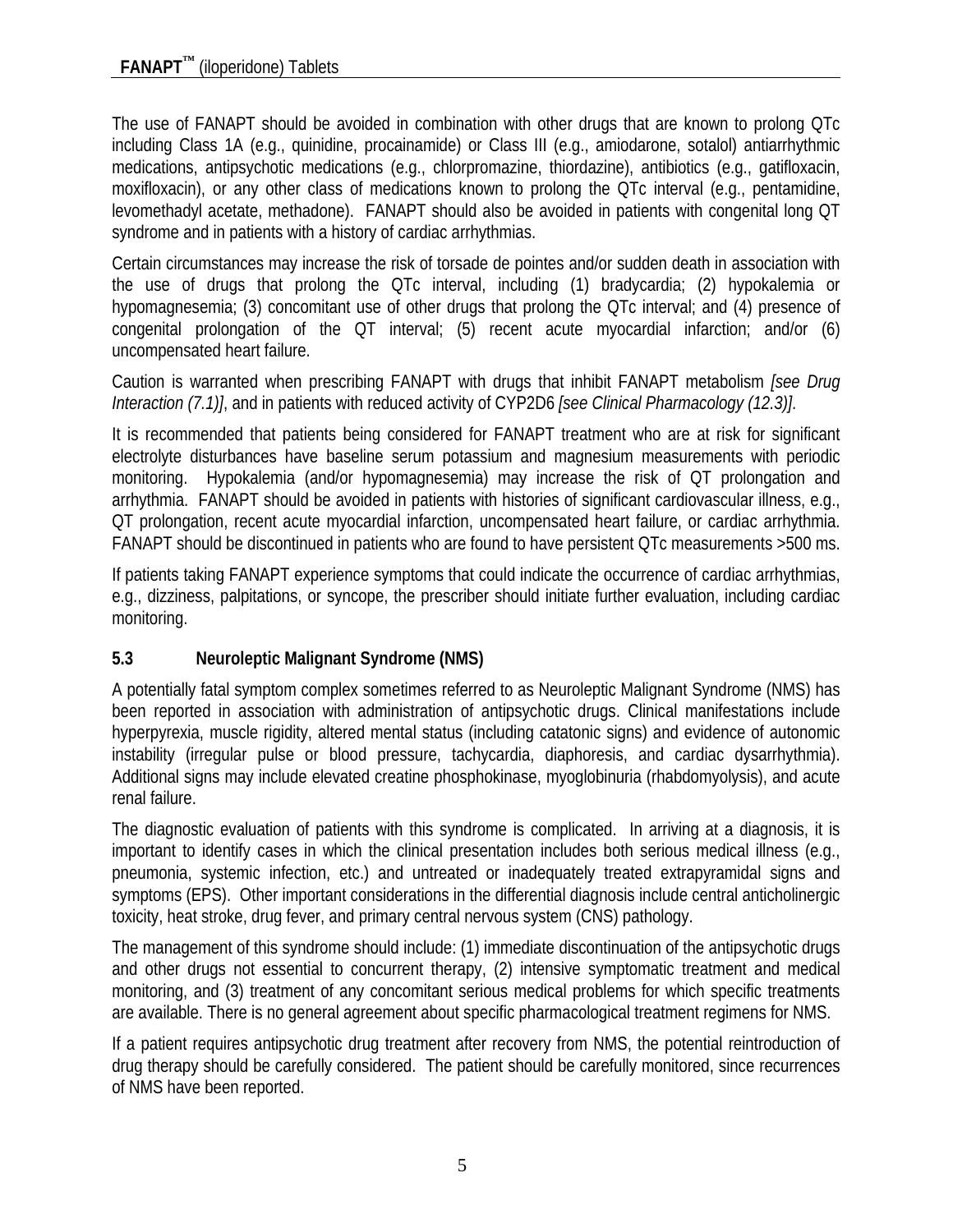## **5.4 Tardive Dyskinesia**

Tardive dyskinesia is a syndrome consisting of potentially irreversible, involuntary, dyskinetic movements, which may develop in patients treated with antipsychotic drugs. Although the prevalence of the syndrome appears to be highest among the elderly, especially elderly women, it is impossible to rely on prevalence estimates to predict, at the inception of antipsychotic treatment, which patients are likely to develop the syndrome. Whether antipsychotic drug products differ in their potential to cause tardive dyskinesia is unknown.

The risk of developing tardive dyskinesia and the likelihood that it will become irreversible are believed to increase as the duration of treatment and the total cumulative dose of antipsychotic administered increases, However, the syndrome can develop, although much less commonly, after relatively brief treatment periods at low doses.

There is no known treatment for established cases of tardive dyskinesia, although the syndrome may remit, partially or completely, if antipsychotic treatment is withdrawn. Antipsychotic treatment itself, however, may suppress (or partially suppress) the signs and symptoms of the syndrome and thereby may possibly mask the underlying process. The effect that symptomatic suppression has upon the long-term course of the syndrome is unknown.

Given these considerations, FANAPT should be prescribed in a manner that is most likely to minimize the occurrence of tardive dyskinesia. Chronic antipsychotic treatment should generally be reserved for patients who suffer from a chronic illness that (1) is known to respond to antipsychotic drugs, and (2) for whom alternative, equally effective, but potentially less harmful treatments are not available or appropriate. In patients who do require chronic treatment, the smallest dose and the shortest duration of treatment producing a satisfactory clinical response should be sought. The need for continued treatment should be reassessed periodically.

If signs and symptoms of tardive dyskinesia appear in a patient on FANAPT, drug discontinuation should be considered. However, some patients may require treatment with FANAPT despite the presence of the syndrome.

### **5.5 Hyperglycemia and Diabetes Mellitus**

Hyperglycemia, in some cases extreme and associated with ketoacidosis or hyperosmolar coma or death, has been reported in patients treated with atypical antipsychotics including FANAPT. Assessment of the relationship between atypical antipsychotic use and glucose abnormalities is complicated by the possibility of an increased background risk of diabetes mellitus in patients with schizophrenia and the increasing incidence of diabetes mellitus in the general population. Given these confounders, the relationship between atypical antipsychotic use and hyperglycemia-related adverse events is not completely understood. However, epidemiological studies suggest an increased risk of treatment-emergent hyperglycemia-related adverse events in patients treated with the atypical antipsychotics included in these studies. Because FANAPT was not marketed at the time these studies were performed, it is not known if FANAPT is associated with this increased risk. Precise risk estimates for hyperglycemia-related adverse events in patients treated with atypical antipsychotics are not available.

Patients with an established diagnosis of diabetes mellitus who are started on atypical antipsychotics should be monitored regularly for worsening of glucose control. Patients with risk factors for diabetes mellitus (e.g., obesity, family history of diabetes) who are starting treatment with atypical antipsychotics should undergo fasting blood glucose testing at the beginning of treatment and periodically during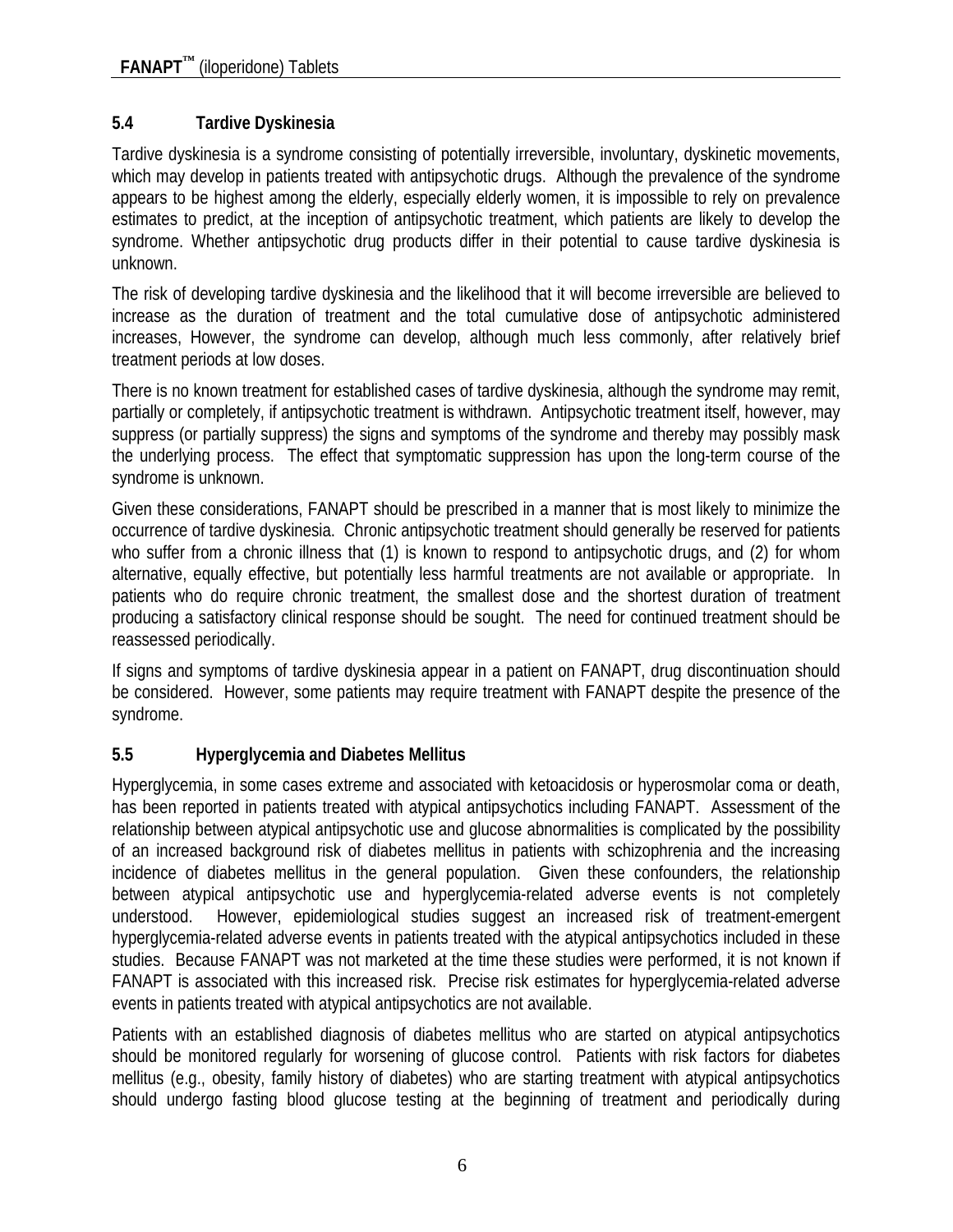treatment. Any patient treated with atypical antipsychotics should be monitored for symptoms of hyperglycemia including polydipsia, polyuria, polyphagia, and weakness. Patients who develop symptoms of hyperglycemia during treatment with atypical antipsychotics should undergo fasting blood glucose testing. In some cases, hyperglycemia has resolved when the atypical antipsychotic was discontinued; however, some patients required continuation of antidiabetic treatment despite discontinuation of the suspect drug.

## **5.6 Weight Gain**

Based on the pooled data from the four placebo-controlled, 4- or 6-week, fixed- or flexible-dose studies, the proportions of patients having a weight gain of  $\geq$  7% body weight was 12% for FANAPT 10-16 mg/day, 18% for FANAPT 20-24 mg/day, and 13% for FANAPT (combined doses) versus 4% for placebo. The mean weight change from baseline to endpoint in the short-term studies was -0.1 kg for placebo versus 2.0 kg for FANAPT-treated patients. Across all short- and long-term studies, the overall mean change from baseline at endpoint was 2.1 kg.

### **5.7 Seizures**

In short-term placebo-controlled trials (4- to 6-weeks), seizures occurred in 0.1% (1/1344) of patients treated with FANAPT compared to 0.3% (2/587) on placebo. As with other antipsychotics, FANAPT should be used cautiously in patients with a history of seizures or with conditions that potentially lower the seizure threshold, e.g., Alzheimer's dementia. Conditions that lower the seizure threshold may be more prevalent in a population of 65 years or older.

## **5.8 Orthostatic Hypotension and Syncope**

FANAPT can induce orthostatic hypotension associated with dizziness, tachycardia, and, syncope. This reflects its α1-adrenergic antagonist properties. In double-blind placebo-controlled short-term studies, where the dose was increased slowly, as recommended above, syncope was reported in 0.4% (5/1344) of patients treated with FANAPT, compared with 0.2% (1/587) on placebo. Orthostatic hypotension was reported in 5% of patients given 20-24 mg/day, 3% of patients given 10-16 mg/day, and 1% of patients given placebo. More rapid titration would be expected to increase the rate of orthostatic hypotension and syncope.

FANAPT should be used with caution in patients with known cardiovascular disease (e.g., heart failure, history of myocardial infarction, ischemia, or conduction abnormalities), cerebrovascular disease, or conditions that predispose the patient to hypotension (dehydration, hypovolemia, and treatment with antihypertensive medications). Monitoring of orthostatic vital signs should be considered in patients who are vulnerable to hypotension.

### **5.9 Leukopenia, Neutropenia and Agranulocytosis**

In clinical trial and postmarketing experience, events of leukopenia/neutropenia have been reported temporally related to antipsychotic agents. Agranulocytosis (including fatal cases) has also been reported.

Possible risk factors for leukopenia/neutropenia include preexisting low white blood cell count (WBC) and history of drug induced leukopenia/neutropenia. Patients with a pre-existing low WBC or a history of drug induced leukopenia/neutropenia should have their complete blood count (CBC) monitored frequently during the first few months of therapy and should discontinue FANAPT at the first sign of a decline in WBC in the absence of other causative factors.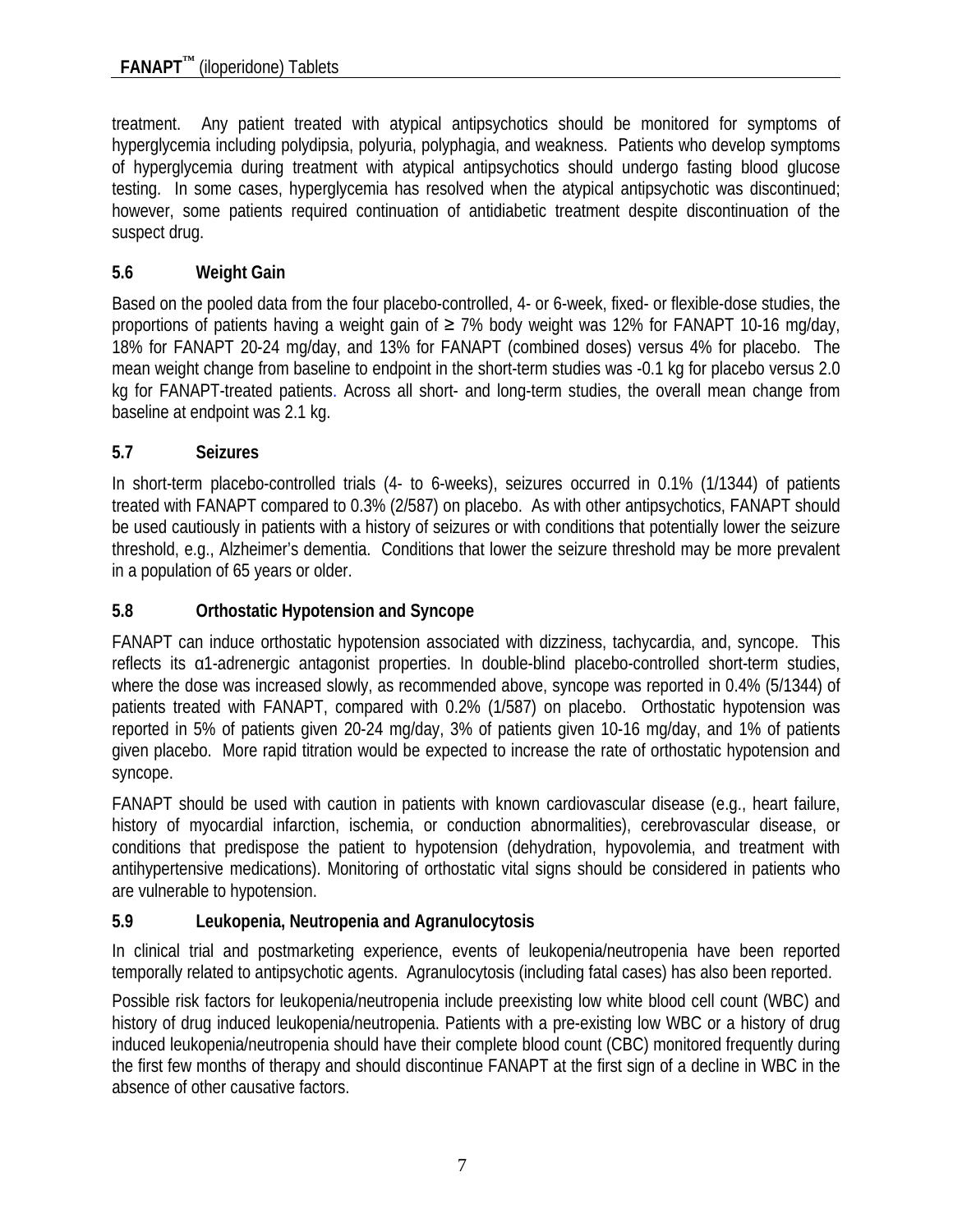Patients with neutropenia should be carefully monitored for fever or other symptoms or signs of infection and treated promptly if such symptoms or signs occur. Patients with severe neutropenia (absolute neutrophil count <1000/mm3) should discontinue FANAPT and have their WBC followed until recovery.

## **5.10 Hyperprolactinemia**

As with other drugs that antagonize dopamine  $D_2$  receptors, FANAPT elevates prolactin levels.

Hyperprolactinemia may suppress hypothalamic GnRH, resulting in reduced pituitary gonadotropin secretion. This, in turn, may inhibit reproductive function by impairing gonadalsteroidogenesis in both female and male patients. Galactorrhea, amenorrhea, gynecomastia, and impotence have been reported with prolactin-elevating compounds. Long-standing hyperprolactinemia when associated with hypogonadism may lead to decreased bone density in both female and male patients.

Tissue culture experiments indicate that approximately one-third of human breast cancers are prolactindependent *in vitro*, a factor of potential importance if the prescription of these drugs is contemplated in a patient with previously detected breast cancer. Mammary gland proliferative changes and increases in serum prolactin were seen in mice and rats treated with FANAPT *[see Nonclinical Toxicology (13.1)]*. Neither clinical studies nor epidemiologic studies conducted to date have shown an association between chronic administration of this class of drugs and tumorigenesis in humans; the available evidence is considered too limited to be conclusive at this time.

In a short-term placebo-controlled trial (4-weeks), the mean change from baseline to endpoint in plasma prolactin level for the FANAPT 24 mg/day-treated group was an increase of 2.6 ng/mL, compared to a decrease of 6.3 ng/mL in the placebo-group. In this trial, elevated plasma prolactin levels were observed in 26% of adults treated with FANAPT compared to 12% in the placebo group. In the short-term trials, FANAPT was associated with modest levels of prolactin elevation compared to greater prolactin elevations observed with some other antipsychotic agents. In pooled analysis from clinical studies including longer term trials, in 3210 adults treated with iloperidone, gynecomastia was reported in 2 male subjects (0.1%) compared to 0% in placebo-treated patients, and galactorrhea was reported in 8 female subjects (0.2%) compared to 3 female subjects (0.5%) in placebo-treated patients.

## **5.11 Body Temperature Regulation**

Disruption of the body's ability to reduce core body temperature has been attributed to antipsychotic agents. Appropriate care is advised when prescribing FANAPT for patients who will be experiencing conditions which may contribute to an elevation in core body temperature, e.g., exercising strenuously, exposure to extreme heat, receiving concomitant medication with anticholinergic activity, or being subject to dehydration.

## **5.12 Dysphagia**

Esophageal dysmotility and aspiration have been associated with antipsychotic drug use. Aspiration pneumonia is a common cause of morbidity and mortality in elderly patients, in particular those with advanced Alzheimer's dementia. FANAPT and other antipsychotic drugs should be used cautiously in patients at risk for aspiration pneumonia *[see Boxed Warning]*.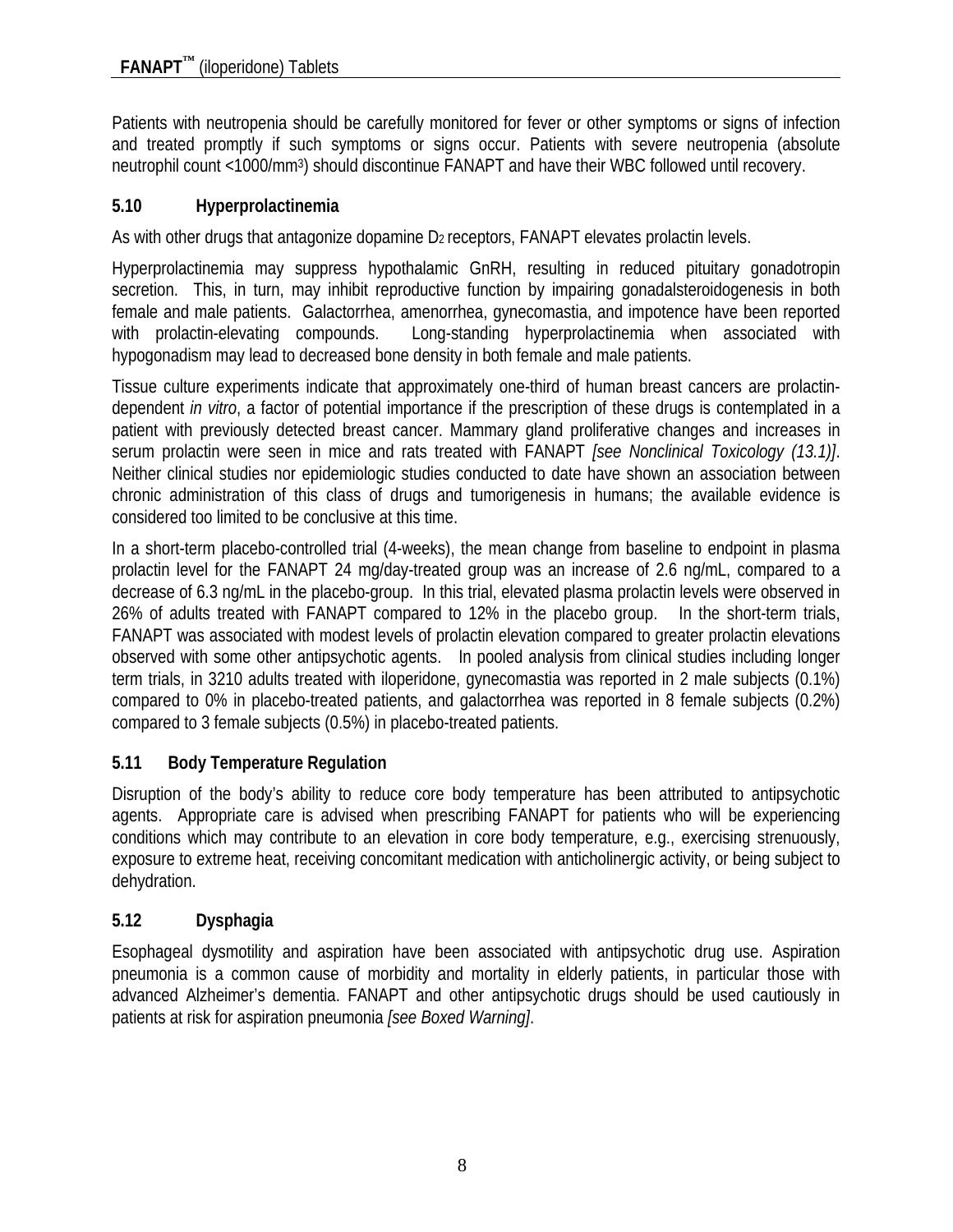### **5.13 Suicide**

The possibility of a suicide attempt is inherent in psychotic illness, and close supervision of high-risk patients should accompany drug therapy. Prescriptions for FANAPT should be written for the smallest quantity of tablets consistent with good patient management in order to reduce the risk of overdose.

#### **5.14 Priapism**

Three cases of priapism were reported in the premarketing FANAPT program. Drugs with alpha-adrenergic blocking effects have been reported to induce priapism. FANAPT shares this pharmacologic activity. Severe priapism may require surgical intervention.

#### **5.15 Potential for Cognitive and Motor Impairment**

FANAPT, like other antipsychotics, has the potential to impair judgment, thinking or motor skills. In shortterm, placebo-controlled trials, somnolence (including sedation) was reported in 11.9% (104/874) of adult patients treated with FANAPT at doses of 10 mg/day or greater versus 5.3% (31/587) treated with placebo. Patients should be cautioned about operating hazardous machinery, including automobiles, until they are reasonably certain that therapy with FANAPT does not affect them adversely.

#### **6 ADVERSE REACTIONS**

#### **6.1 Clinical Studies Experience**

Because clinical trials are conducted under widely varying conditions, adverse reaction rates observed in the clinical trial of a drug cannot be directly compared to rates in the clinical trials of another drug and may not reflect the rates observed in clinical practice. The information below is derived from a clinical trial database for FANAPT consisting of 2070 patients exposed to FANAPT at doses of 10 mg/day or greater, for the treatment of schizophrenia. All of these patients who received FANAPT were participating in multiple-dose clinical trials. The conditions and duration of treatment with FANAPT varied greatly and included (in overlapping categories), open-label and double-blind phases of studies, inpatients and outpatients, fixed-dose and flexible-dose studies, and short-term and longer-term exposure.

Adverse reactions during exposure were obtained by general inquiry and recorded by clinical investigators using their own terminology. Consequently, to provide a meaningful estimate of the proportion of individuals experiencing adverse reactions, reactions were grouped in standardized categories using MedDRA terminology.

The stated frequencies of adverse reactions represent the proportions of individuals who experienced a treatment-emergent adverse reaction of the type listed. A reaction was considered treatment emergent if it occurred for the first time or worsened while receiving therapy following baseline evaluation.

The information presented in these sections was derived from pooled data from four placebo-controlled, 4 or 6-week, fixed- or flexible-dose studies in patients who received FANAPT at daily doses within a range of 10 to 24 mg (n=874).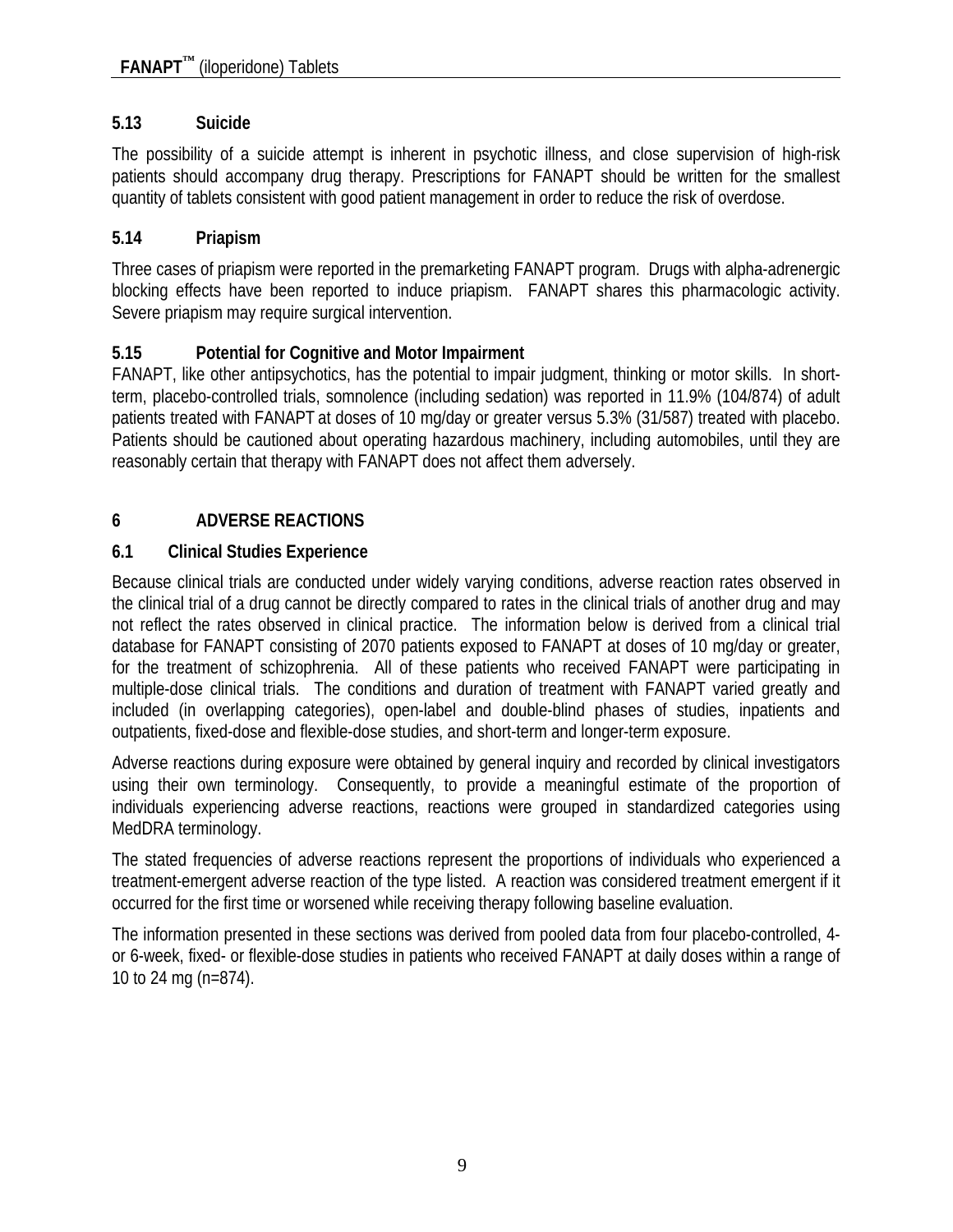#### **Adverse Reactions Occurring at an Incidence of 2% or More among FANAPT-Treated Patients and More Frequent than Placebo**

Table 1 enumerates the pooled incidences of treatment-emergent adverse reactions that were spontaneously reported in four placebo-controlled, 4- or 6-week, fixed- or flexible-dose studies, listing those reactions that occurred in 2% or more of patients treated with FANAPT in any of the dose groups, and for which the incidence in FANAPT-treated patients in any dose group was greater than the incidence in patients treated with placebo.

|                                          | Percentage of Patients Reporting Reaction |                     |                     |
|------------------------------------------|-------------------------------------------|---------------------|---------------------|
| <b>Body System or Organ Class</b>        | Placebo                                   | FANAPT 10-16 mg/day | FANAPT 20-24 mg/day |
| Dictionary-derived Term                  | $(N=587)$                                 | $(N=483)$           | $(N=391)$           |
| Body as a Whole                          |                                           |                     |                     |
| Arthralgia                               | $\overline{2}$                            | $\mathfrak{Z}$      | 3                   |
| Fatigue                                  | 3                                         | 4                   | 6                   |
| Musculoskeletal Stiffness                | 1                                         | 1                   | 3                   |
| Weight Increased                         | 1                                         | 1                   | 9                   |
| <b>Cardiac Disorders</b>                 |                                           |                     |                     |
| Tachycardia                              | 1                                         | 3                   | 12                  |
| <b>Eye Disorders</b>                     |                                           |                     |                     |
| Vision Blurred                           | $\overline{2}$                            | $\mathfrak{Z}$      | 1                   |
| <b>Gastrointestinal Disorders</b>        |                                           |                     |                     |
| Nausea                                   | 8                                         | 7                   | 10                  |
| Dry Mouth                                | 1                                         | 8                   | 10                  |
| Diarrhea                                 | 4                                         | 5                   | 7                   |
| Abdominal Discomfort                     | 1                                         | 1                   | 3                   |
| <b>Infections</b>                        |                                           |                     |                     |
| Nasopharyngitis                          | 3                                         | 4                   | 3                   |
| <b>Upper Respiratory Tract Infection</b> | 1                                         | $\overline{2}$      | 3                   |
| <b>Nervous System Disorders</b>          |                                           |                     |                     |
| <b>Dizziness</b>                         | 7                                         | 10                  | 20                  |
| Somnolence                               | 5                                         | 9                   | 15                  |
| Extrapyramidal Disorder                  | 4                                         | 5                   | 4                   |
| Tremor                                   | $\overline{2}$                            | $\mathfrak{Z}$      | 3                   |
| Lethargy                                 | 1                                         | 3                   | 1                   |

#### **Table 1: Treatment-Emergent Adverse Reactions in Short-Term, Fixed- or Flexible-Dose, Placebo-Controlled Trials in Adult Patients\***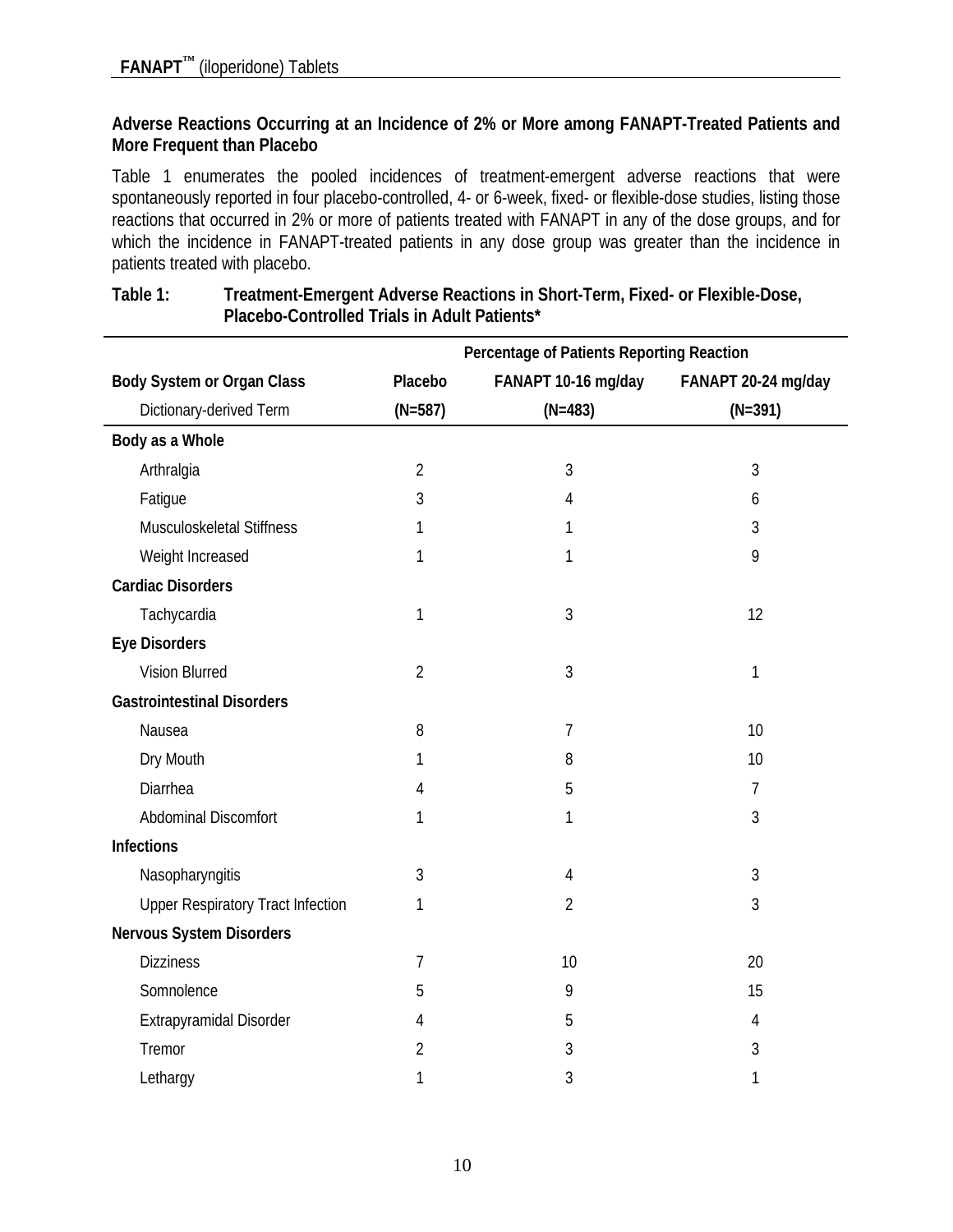|                                   | Percentage of Patients Reporting Reaction |                     |                     |
|-----------------------------------|-------------------------------------------|---------------------|---------------------|
| <b>Body System or Organ Class</b> | Placebo                                   | FANAPT 10-16 mg/day | FANAPT 20-24 mg/day |
| Dictionary-derived Term           | $(N=587)$                                 | $(N=483)$           | $(N=391)$           |
| <b>Reproductive System</b>        |                                           |                     |                     |
| <b>Ejaculation Failure</b>        | $\leq$ 1                                  | $\overline{2}$      | 2                   |
| Respiratory                       |                                           |                     |                     |
| <b>Nasal Congestion</b>           | 2                                         | 5                   | 8                   |
| Dyspnea                           | $\leq$ 1                                  | $\overline{2}$      | $\overline{2}$      |
| <b>Skin</b>                       |                                           |                     |                     |
| Rash                              | 2                                         | 3                   | $\overline{2}$      |
| <b>Vascular Disorders</b>         |                                           |                     |                     |
| Orthostatic Hypotension           | 1                                         | 3                   | 5                   |
| Hypotension                       | $<$ 1                                     | $<$ 1               | 3                   |

\*Table includes adverse reactions that were reported in 2% or more of patients in any of the FANAPT dose groups and which occurred at greater incidence than in the placebo group. Figures rounded to the nearest integer.

#### **Dose-Related Adverse Reactions in Clinical Trials**

Based on the pooled data from four placebo-controlled, 4- or 6-week, fixed- or flexible-dose studies, adverse reactions that occurred with a greater than 2% incidence in the patients treated with FANAPT, and for which the incidence in patients treated with FANAPT 20-24 mg/day were twice than the incidence in patients treated FANAPT 10-16 mg/day were: abdominal discomfort, dizziness, hypotension, musculoskeletal stiffness, tachycardia, and weight increased.

#### **Common and Drug-Related Adverse Reactions in Clinical Trials**

Based on the pooled data from four placebo-controlled, 4- or 6-week, fixed- or flexible-dose studies, the following adverse reactions occurred in ≥5% incidence in the patients treated with FANAPT and at least twice the placebo rate for at least one dose: dizziness, dry mouth, fatigue, nasal congestion, somnolence, tachycardia, orthostatic hypotension, and weight increased. Dizziness, tachycardia, and weight increase were at least twice as common on 20-24 mg/day as on 10-16 mg/day.

#### **Extrapyramidal Symptoms (EPS) in Clinical Trials**

Pooled data from the four placebo-controlled, 4- or 6-week, fixed- or flexible-dose studies provided information regarding treatment-emergent EPS. Adverse event data collected from those trials showed the following rates of EPS-related adverse events as shown in Table 2.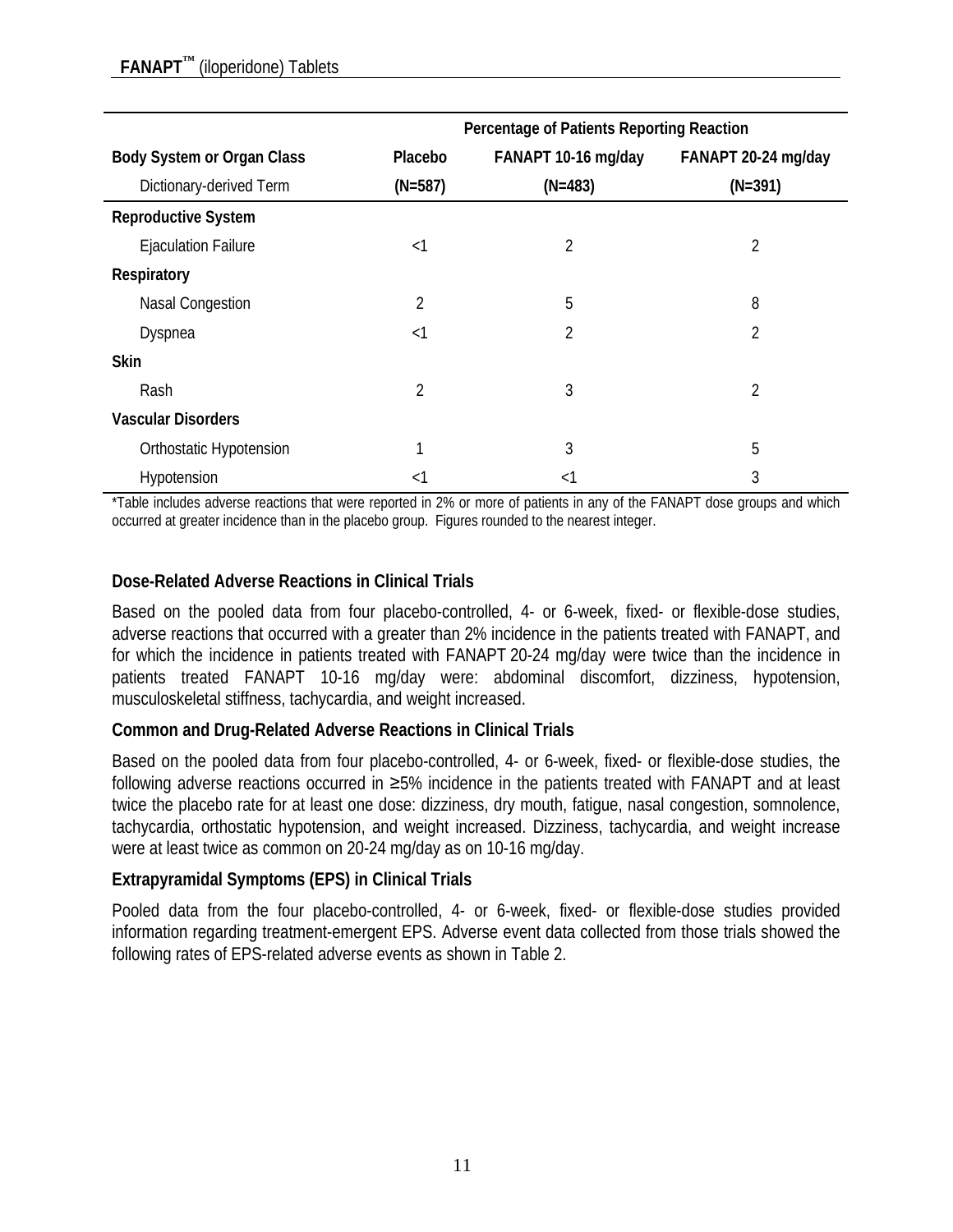|                           | Placebo (%) | <b>FANAPT</b><br>10-16 mg/day (%) | <b>FANAPT</b><br>20-24 mg/day (%) |
|---------------------------|-------------|-----------------------------------|-----------------------------------|
| <b>Adverse Event Term</b> | $(N=587)$   | $(N=483)$                         | $(N=391)$                         |
| All EPS events            | 11.6        | 13.5                              | 15.1                              |
| Akathisia                 | 2.7         | 1.7                               | 2.3                               |
| Bradykinesia              | $\mathbf 0$ | 0.6                               | 0.5                               |
| Dyskinesia                | 1.5         | 1.7                               | 1.0                               |
| Dystonia                  | 0.7         | 1.0                               | 0.8                               |
| Parkinsonism              | $\mathbf 0$ | 0.2                               | 0.3                               |
| Tremor                    | 1.9         | 2.5                               | 3.1                               |

### **Table 2: Percentage of EPS Compared to Placebo**

#### **Adverse Reactions Associated with Discontinuation of Treatment in Clinical Trials**

Based on the pooled data from four placebo-controlled, 4- or 6-week, fixed- or flexible-dose studies, there was no difference in the incidence of discontinuation due to adverse events between FANAPT-treated (5%) and placebo-treated (5%) patients. The types of adverse events that led to discontinuation were similar for the FANAPT- and placebo-treated patients.

#### **Demographic Differences in Adverse Reactions in Clinical Trials**

An examination of population subgroups in the four placebo-controlled, 4- or 6-week, fixed- or flexible-dose studies did not reveal any evidence of differences in safety on the basis of age, gender or race *[see Warnings and Precautions (5.1)]*.

#### **Laboratory Test Abnormalities in Clinical Trials**

A between-group comparison of the pooled data from four placebo-controlled, 4- or 6-week studies, revealed no medically important differences between FANAPT and placebo in mean change from baseline to endpoint in routine hematology, urinalysis, or serum chemistry, including glucose. Similarly, there were no medically important changes in triglyceride and total cholesterol measurements (Table 3). There were no differences between FANAPT and placebo in the incidence of discontinuation due to changes in hematology, urinalysis, or serum chemistry.

| Table 3: | Change in Lipids Compared to Placebo |
|----------|--------------------------------------|
|----------|--------------------------------------|

| Mean change from<br>baseline (mg/dL) | <b>Placebo</b> | FANAPT 10-16 mg/day | FANAPT 20-24 mg/day |
|--------------------------------------|----------------|---------------------|---------------------|
|                                      | $(N=587)$      | $(N=483)$           | $(N=391)$           |
| <b>Triglycerides</b>                 | $-26.5$        | $-26.5$             | -8.8                |
| <b>Total Cholesterol</b>             | -7.7           | $-3.9$              | 3.9                 |

In short-term placebo-controlled trials (4- to 6-weeks), there were 1.0% (13/1342) iloperidone-treated patients with hematocrit at least one time below the extended normal range during post-randomization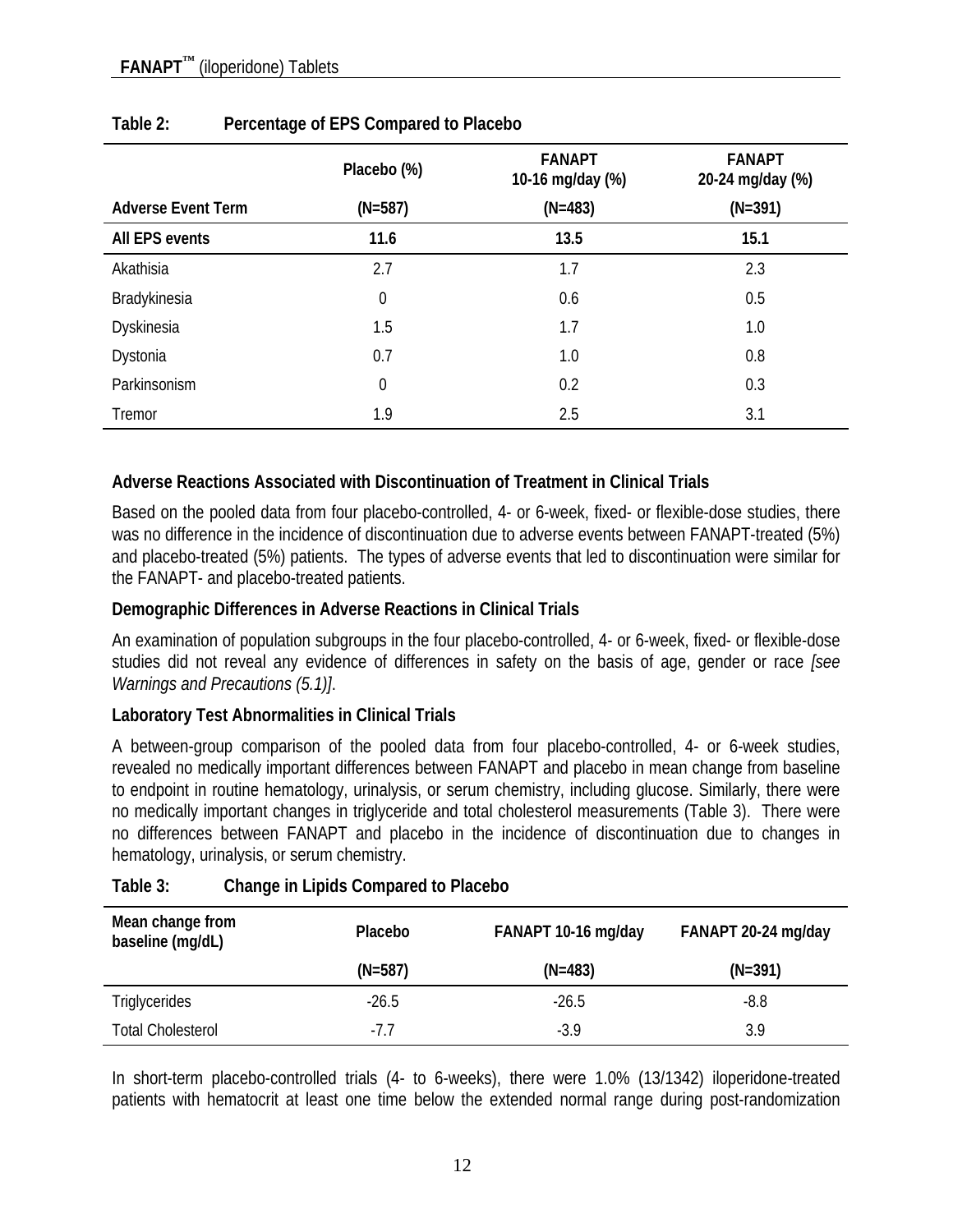treatment, compared to 0.3% (2/585) on placebo. The extended normal range for lowered hematocrit was defined in each of these trials as the value 15% below the normal range for the centralized laboratory that was used in the trial.

#### **Other Reactions during the Pre-marketing Evaluation of FANAPT**

The following is a list of MedDRA terms that reflect treatment-emergent adverse reactions in patients treated with FANAPT at multiple doses  $\geq 4$  mg/d during any phase of a trial with the database of 3210 FANAPT-treated patients. All reported reactions are included except those already listed in Table 1, or other parts of the *Adverse Reactions (6)* section, those considered in the *Warnings and Precautions (5)*, those reaction terms which were so general as to be uninformative, reactions reported in fewer than 3 patients and which were neither serious nor life-threatening, reactions that are otherwise common as background reactions, and reactions considered unlikely to be drug related. It is important to emphasize that, although the reactions reported occurred during treatment with FANAPT, they were not necessarily caused by it.

Reactions are further categorized by MedDRA system organ class and listed in order of decreasing frequency according to the following definitions: frequent adverse events are those occurring in at least 1/100 patients (only those not listed in Table 1 appear in this listing); infrequent adverse reactions are those occurring in 1/100 to 1/1000 patients; rare events are those occurring in fewer than 1/1000 patients.

*Blood and Lymphatic Disorders: Infrequent* – anemia, iron deficiency anemia; *Rare* – leukopenia

*Cardiac Disorders: Frequent –* palpitations; *Rare* – arrhythmia, atrioventricular block first degree, cardiac failure (including congestive and acute)

*Ear and Labyrinth Disorders: Infrequent –* vertigo, tinnitus

*Endocrine Disorders: Infrequent* – hypothyroidism

*Eye Disorders: Frequent -* conjunctivitis (including allergic); *Infrequent* – dry eye, blepharitis, eyelid edema, eye swelling, lenticular opacities, cataract, hyperemia (including conjunctival)

*Gastrointestinal Disorders: Infrequent* – gastritis, salivary hypersecretion, fecal incontinence, mouth ulceration; *Rare* - aphthous stomatitis, duodenal ulcer, hiatus hernia, hyperchlorhydria, lip ulceration, reflux esophagitis, stomatitis

*General Disorders and Administrative Site Conditions: Infrequent* – edema (general, pitting, due to cardiac disease), difficulty in walking, thirst; *Rare* - hyperthermia

*Hepatobiliary Disorders: Infrequent –* cholelithiasis

*Investigations: Frequent:* weight decreased; *Infrequent* – hemoglobin decreased, neutrophil count increased, hematocrit decreased

*Metabolism and Nutrition Disorders: Infrequent* – increased appetite, dehydration, hypokalemia, fluid retention

*Musculoskeletal and Connective Tissue Disorders*: *Frequent* – myalgia, muscle spasms; *Rare* – torticollis

*Nervous System Disoders: Infrequent –*paraesthesia, psychomotor hyperactivity, restlessness, amnesia, nystagmus; *Rare* – restless legs syndrome

*Psychiatric Disorders: Frequent* – restlessness, aggression, delusion; *Infrequent* – hostility, libido decreased, paranoia, anorgasmia, confusional state, mania, catatonia, mood swings, panic attack,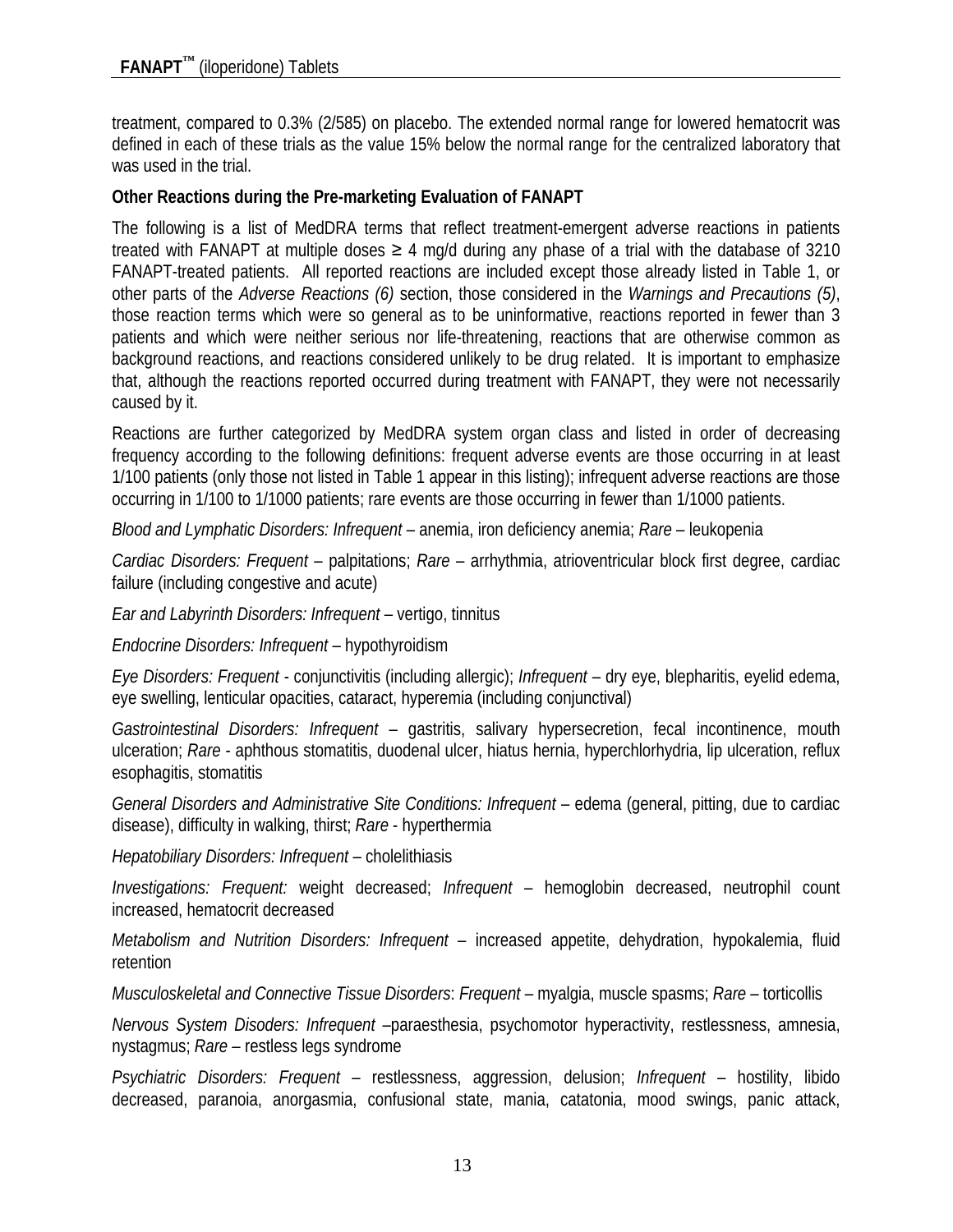obsessive-compulsive disorder, bulimia nervosa, delirium, polydipsia psychogenic, impulse-control disorder, major depression

*Renal and Urinary Disorders: Frequent* – urinary incontinence; *Infrequent* – dysuria, pollakiuria, enuresis, nephrolithiasis; *Rare* – urinary retention, renal failure acute

*Reproductive System and Breast Disorders: Frequent* – erectile dysfunction; *Infrequent* – testicular pain, amenorrhea, breast pain; *Rare* – menstruation irregular, gynecomastia, menorrhagia, metrorrhagia, postmenopausal hemorrhage, prostatitis.

*Respiratory, Thoracic and Mediastinal Disorders: Infrequent* – epistaxis, asthma, rhinorrhea, sinus congestion, nasal dryness; *Rare* – dry throat, sleep apnea syndrome, dyspnea exertional

#### **7 DRUG INTERACTIONS**

Given the primary CNS effects of FANAPT, caution should be used when it is taken in combination with other centrally acting drugs and alcohol. Due to its α1-adrenergic receptor antagonism, FANAPT has the potential to enhance the effect of certain antihypertensive agents.

#### **7.1 Potential for Other Drugs to Affect FANAPT**

Iloperidone is not a substrate for CYP1A1, CYP1A2, CYP2A6, CYP2B6, CYP2C8, CYP2C9, CYP2C19, or CYP2E1 enzymes. This suggests that an interaction of iloperidone with inhibitors or inducers of these enzymes, or other factors, like smoking, is unlikely.

Both CYP3A4 and CYP2D6 are responsible for iloperidone metabolism. Inhibitors of CYP3A4 (e.g., ketoconazole) or CYP2D6 (e.g., fluoxetine, paroxetine) can inhibit iloperidone elimination and cause increased blood levels.

CYP3A4 (e.g., itraconazole). Weaker inhibitors (e.g., erythromycin, grapefruit juice) have not been studied. *Ketoconazole:* Co-administration of ketoconazole (200 mg twice daily for 4 days), a potent inhibitor of CYP3A4, with a 3 mg single dose of iloperidone to 19 healthy volunteers, ages 18-45, increased the AUC of iloperidone and its metabolites P88 and P95 by 57%, 55% and 35%, respectively. Iloperidone doses should be reduced by about one-half when administered with ketoconazole or other strong inhibitors of When the CYP3A4 inhibitor is withdrawn from the combination therapy, the iloperidone dose should be returned to the previous level.

*Fluoxetine*: Co-administration of fluoxetine (20 mg twice daily for 21 days), a potent inhibitor of CYP2D6, with a single 3 mg dose of iloperidone to 23 healthy volunteers, ages 29-44, who were classified as CYP2D6 extensive metabolizers, increased the AUC of iloperidone and its metabolite P88, by about 2-3 fold, and decreased the AUC of its metabolite P95 by one-half. Iloperidone doses should be reduced by one-half when administered with fluoxetine. When fluoxetine is withdrawn from the combination therapy, the iloperidone dose should be returned to the previous level. Other strong inhibitors of CYP2D6 would be expected to have similar effects and would need appropriate dose reductions. When the CYP2D6 inhibitor is withdrawn from the combination therapy, iloperidone dose could then be increased to the previous level.

*Paroxetine:* Co-administration of paroxetine (20 mg/day for 5-8 days), a potent inhibitor of CYP2D6, with multiple doses of iloperidone (8 or 12 mg twice daily) to patients with schizophrenia ages 18-65 resulted in increased mean steady-state peak concentrations of iloperidone and its metabolite P88, by about 1.6 fold, and decreased mean steady-state peak concentrations of its metabolite P95 by one-half. Iloperidone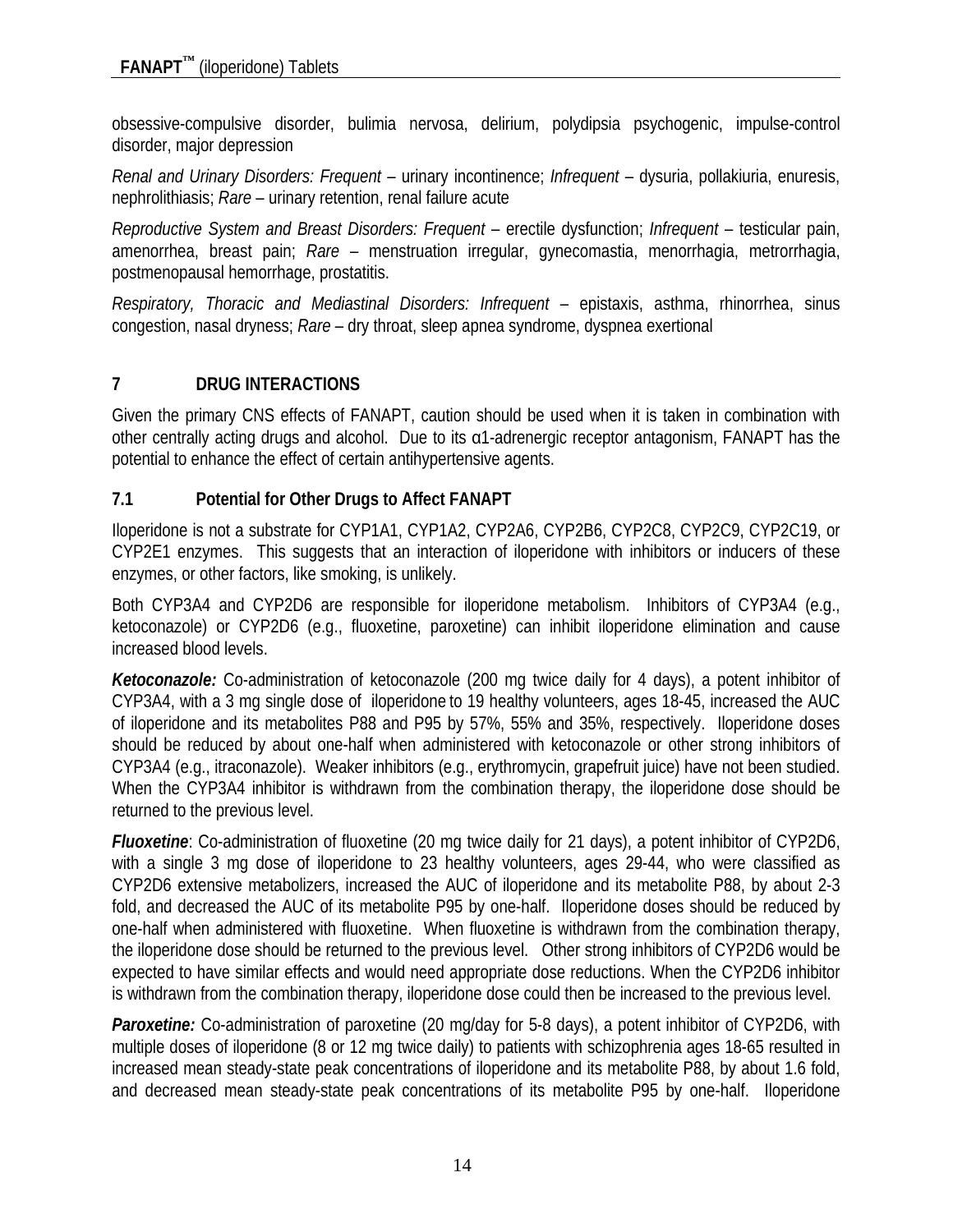doses should be reduced by one-half when administered with paroxetine. When paroxetine is withdrawn from the combination therapy, the iloperidone dose should be returned to the previous level. Other strong inhibitors of CYP2D6 would be expected to have similar effects and would need appropriate dose reductions. When the CYP2D6 inhibitor is withdrawn from the combination therapy, iloperidone dose could then be increased to previous levels.

*Paroxetine and Ketoconazole:* Co-administration of paroxetine (20 mg once daily for 10 days), a CYP2D6 inhibitor, and ketoconazole (200 mg twice daily) with multiple doses of iloperidone (8 or 12 mg twice daily) to patients with schizophrenia ages 18-65 resulted in a 1.4 fold increase in steady-state concentrations of iloperidone and its metabolite P88 and a 1.4 fold decrease in the P95 in the presence of paroxetine. So giving iloperidone with inhibitors of both of its metabolic pathways did not add to the effect of either inhibitor given alone. Iloperidone doses should therefore be reduced by about one half if administered concomitantly with both a CYP2D6 and CYP3A4 inhibitor.

## **7.2 Potential for FANAPT to Affect Other Drugs**

*In vitro* studies in human liver microsomes showed that iloperidone does not substantially inhibit the metabolism of drugs metabolized by the following cytochrome P450 isozymes: CYP1A1, CYP1A2, CYP2A6, CYP2B6, CYP2C8, CYP2C9, or CYP2E1. Furthermore, *in vitro* studies in human liver microsomes showed that iloperidone does not have enzyme inducing properties, specifically for the following cytochrome P450 isozymes: CYP1A2, CYP2C8, CYP2C9, CYP2C19, CYP3A4 and CYP3A5.

**Dextromethorphan:** A study in healthy volunteers showed that changes in the pharmacokinetics of dextromethorphan (80 mg dose) when a 3 mg dose of iloperidone was co-administered resulted in a 17% increase in total exposure and a 26% increase in Cmax of dextromethorphan. Thus, an interaction between iloperidone and other CYP2D6 substrates is unlikely.

*Fluoxetine:* A single 3 mg dose of iloperidone had no effect on the pharmacokinetics of fluoxetine (20 mg twice daily).

## **7.3 Drugs that Prolong the QT Interval**

FANAPT should not be used with any other drugs that prolong the QT interval *[see Warnings and Precautions (5.2)]*.

### **8 USE IN SPECIFIC POPULATIONS**

### **8.1 Pregnancy**

Pregnancy Category C

FANAPT caused developmental toxicity, but was not teratogenic, in rats and rabbits.

In an embryo-fetal development study, pregnant rats were given 4, 16, or 64 mg/kg/day (1.6, 6.5, and 26 times the maximum recommended human dose [MRHD] of 24 mg/day on a mg/m2 basis) of iloperidone orally during the period of organogenesis. The highest dose caused increased early intrauterine deaths, decreased fetal weight and length, decreased fetal skeletal ossification, and an increased incidence of minor fetal skeletal anomalies and variations; this dose also caused decreased maternal food consumption and weight gain.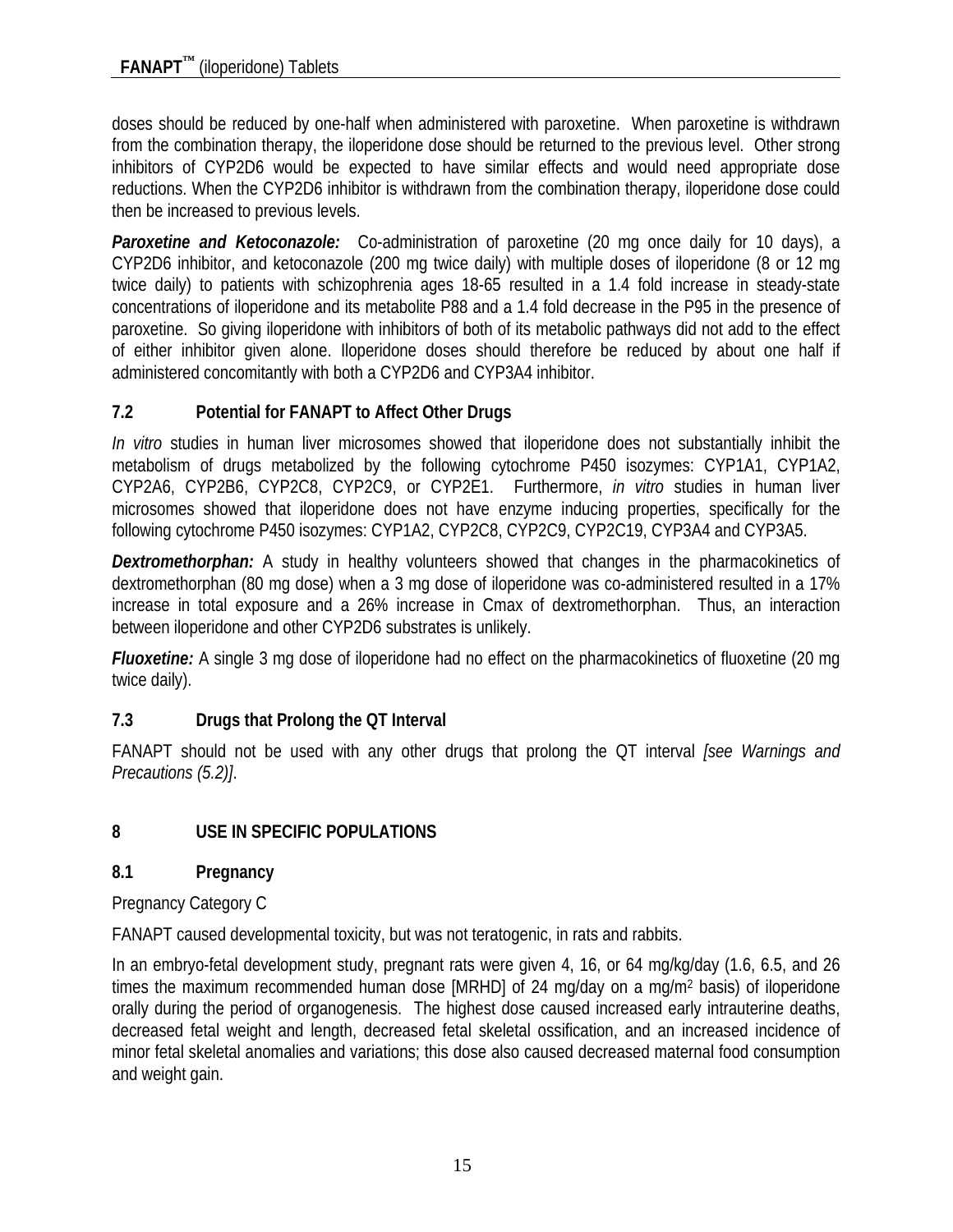In an embryo-fetal development study, pregnant rabbits were given 4, 10, or 25 mg/kg/day (3, 8, and 20 times the MRHD on a mg/m<sup>2</sup> basis) of iloperidone during the period of organogenesis. The highest dose caused increased early intrauterine deaths and decreased fetal viability at term; this dose also caused maternal toxicity.

In additional studies in which rats were given iloperidone at doses similar to the above beginning from either pre-conception or from day 17 of gestation and continuing through weaning, adverse reproductive effects included prolonged pregnancy and parturition, increased stillbirth rates, increased incidence of fetal visceral variations, decreased fetal and pup weights, and decreased post-partum pup survival. There were no drug effects on the neurobehavioral or reproductive development of the surviving pups. No-effect doses ranged from 4 to 12 mg/kg except for the increase in stillbirth rates which occurred at the lowest dose tested of 4 mg/kg, which is 1.6 times the MRHD on a mg/m2 basis. Maternal toxicity was seen at the higher doses in these studies.

The iloperidone metabolite P95, which is a major circulating metabolite of iloperidone in humans but is not present in significant amounts in rats, was given to pregnant rats during the period of organogenesis at oral doses of 20, 80, or 200 mg/kg/day. No teratogenic effects were seen. Delayed skeletal ossification occurred at all doses. No significant maternal toxicity was produced. Plasma levels of P95 (AUC) at the highest dose tested were 2 times those in humans receiving the MRHD of iloperidone.

There are no adequate and well-controlled studies in pregnant women. FANAPT should be used during pregnancy only if the potential benefit justifies the potential risk to the fetus.

## **8.2 Labor and delivery**

The effect of FANAPT on labor and delivery in humans is unknown.

### **8.3 Nur**s**ing mothers**

FANAPT was excreted in milk of rats during lactation. It is not known whether FANAPT or its metabolites are excreted in human milk. It is recommended that women receiving FANAPT should not breast feed.

### **8.4 Pediatric use**

Safety and effectiveness in pediatric and adolescent patients have not been established.

### **8.5 Geriatric use**

Clinical Studies of FANAPT in the treatment of schizophrenia did not include sufficient numbers of patients aged 65 years and over to determine whether or not they respond differently than younger adult patients. Of the 3210 patients treated with FANAPT in pre-marketing trials, 25 (0.5%) were ≥65 years old and there were no patients ≥75 years old.

Studies of elderly patients with psychosis associated with Alzheimer's disease have suggested that there may be a different tolerability profile (i.e., increased risk in mortality and cerebrovascular events including stroke) in this population compared to younger patients with schizophrenia *[see Boxed Warning and Warnings and Precautions (5.1)]*. The safety and efficacy of FANAPT in the treatment of patients with psychosis associated with Alzheimer's disease has not been established. If the prescriber elects to treat such patients with FANAPT, vigilance should be exercised.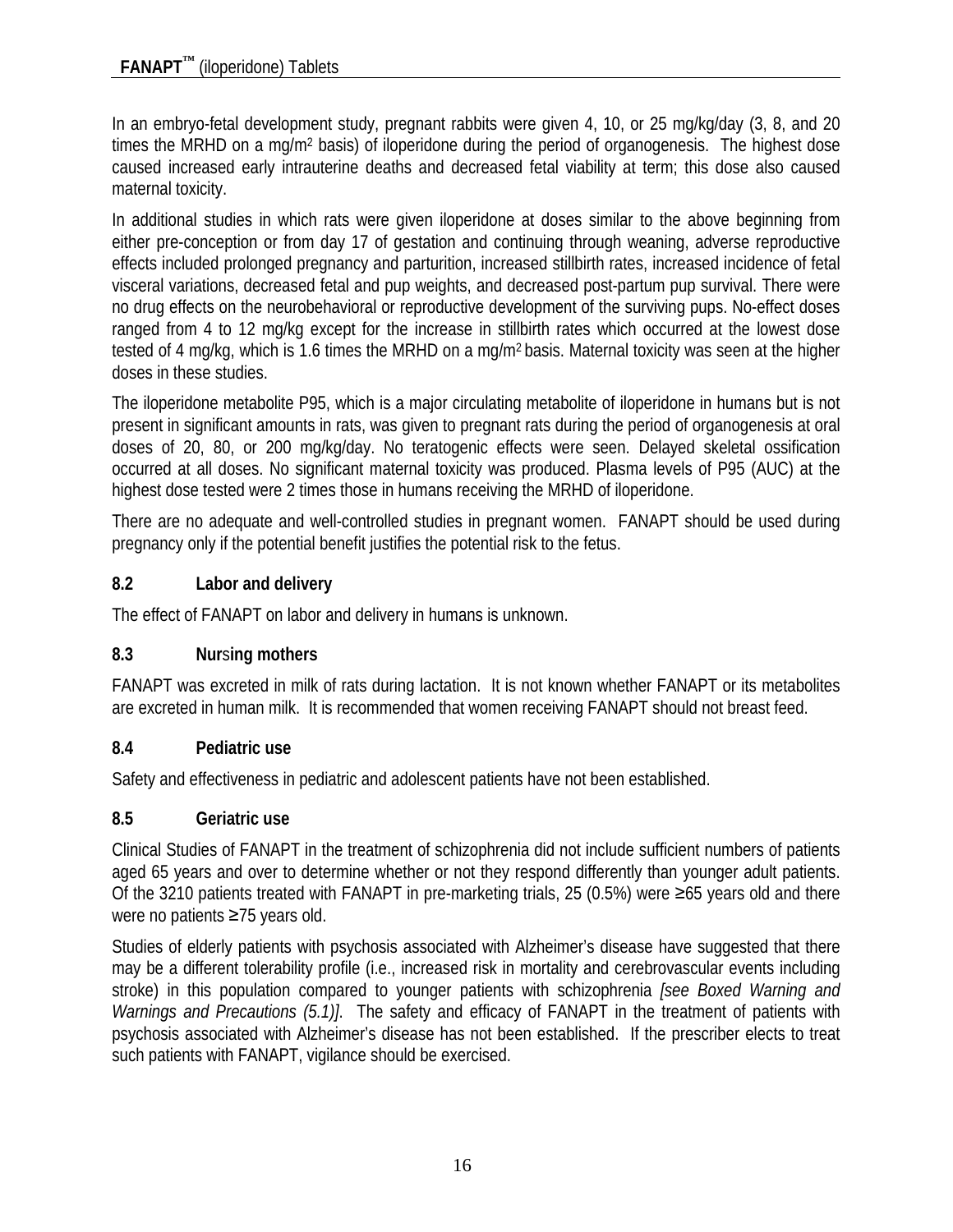### **8.6 Renal impairment**

Because FANAPT is highly metabolized, with less than 1% of the drug excreted unchanged, renal impairment alone is unlikely to have a significant impact on the pharmacokinetics of FANAPT. Renal impairment (creatinine clearance <30 mL/min) had minimal effect on maximum plasma concentrations  $(C_{\text{max}})$  of iloperidone (given in a single dose of 3 mg) and its metabolites P88 and P95 any of the three analytes measured. AUC<sub>0–∞</sub> was increased by 24%, decreased by 6%, and increased by 52% for iloperidone, P88 and P95, respectively, in subjects with renal impairment.

#### **8.7 Hepatic impairment**

A study in mild and moderate liver impairment has not been conducted. FANAPT is not recommended for patients with hepatic impairment.

#### **8.8 Smoking Status**

Based on *in vitro* studies utilizing human liver enzymes, FANAPT is not a substrate for CYP1A2; smoking should therefore not have an effect on the pharmacokinetics of FANAPT.

### **9 DRUG ABUSE AND DEPENDENCE**

### **9.1 Controlled substance**

FANAPT is not a controlled substance.

#### **9.2 Abuse**

to which a CNS active drug, FANAPT, will be misused, diverted, and/or abused once marketed.<br>Consequently, patients should be evaluated carefully for a history of drug abuse, and such patients should FANAPT has not been systematically studied in animals or humans for its potential for abuse, tolerance, or physical dependence. While the clinical trials did not reveal any tendency for drug-seeking behavior, these observations were not systematic and it is not possible to predict on the basis of this experience the extent be observed closely for signs of FANAPT misuse or abuse (e.g. development of tolerance, increases in dose, drug-seeking behavior).

### **10 OVERDOSAGE**

#### **10.1 Human experience**

In pre-marketing trials involving over 3210 patients, accidental or intentional overdose of FANAPT was documented in eight patients ranging from 48 mg to 576 mg taken at once and 292 mg taken over a threeday period. No fatalities were reported from these cases. The largest confirmed single ingestion of FANAPT was 576 mg; no adverse physical effects were noted for this patient. The next largest confirmed ingestion of FANAPT was 438 mg over a four-day period; extrapyramidal symptoms and a QTc interval of 507 msec were reported for this patient with no cardiac sequelae. This patient resumed FANAPT treatment for an additional 11 months. In general, reported signs and symptoms where those resulting from an exaggeration of the known pharmacological effects (e.g., drowsiness and sedation, tachycardia and hypotension) of FANAPT.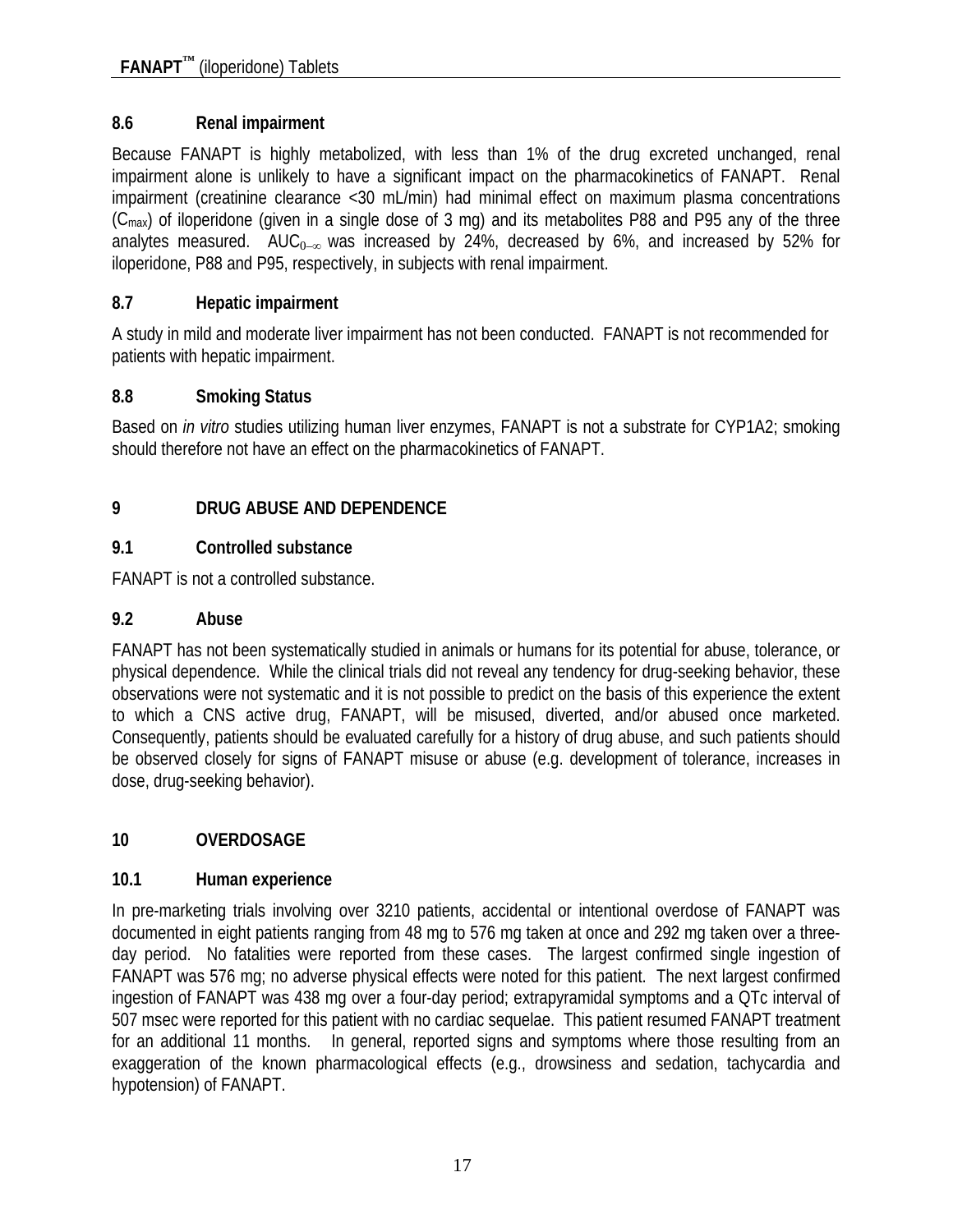#### **10.2 Management of overdose**

There is no specific antidote for FANAPT. Therefore appropriate supportive measures should be instituted. In case of acute overdose, the physician should establish and maintain an airway and ensure adequate oxygenation and ventilation. Gastric lavage (after intubation, if patient is unconscious) and administration of activated charcoal together with a laxative should be considered. The possibility of obtundation, seizures or dystonic reaction of the head and neck following overdose may create a risk of aspiration with induced emesis. Cardiovascular monitoring should commence immediately and should include continuous ECG monitoring to detect possible arrhythmias. If antiarrhythmic therapy is administered, disopyramide, procainamide and quinidine should not be used, as they have the potential for QT-prolonging effects that might be additive to those of FANAPT. Similarly, it is reasonable to expect that the alpha-blocking properties of bretylium might be additive to those of FANAPT, resulting in problematic hypotension. Hypotension and circulatory collapse should be treated with appropriate measures such as intravenous fluids or sympathomimetic agents (epinephrine and dopamine should not be used, since beta stimulation may worsen hypotension in the setting of FANAPT-induced alpha blockade). In cases of severe extrapyramidal symptoms, anticholinergic medication should be administered. Close medical supervision should continue until the patient recovers.

#### **11 DESCRIPTION**

FANAPT is a psychotropic agent belonging to the chemical class of piperidinyl-benzisoxazole derivatives.<br>Its chemical name is 4'-[3-[4-(6-Fluoro-1,2-benzisoxazol-3-yl)piperidino]propoxy]-3'-methoxyacetophenone .<br>Its molecu Its chemical name is  $4'-3-4-6$ -Fluoro-1,2-benzisoxazol-3-yl)piperidinolpropoxyl-3'-methoxyacetophenone.



Iloperidone is a white to off-white finely crystalline powder. It is practically insoluble in water, very slightly soluble in 0.1 N HCl and freely soluble in chloroform, ethanol, methanol, and acetonitrile.

FANAPT tablets are intended for oral administration only. Each round, uncoated tablet contains 1 mg, 2 mg, 4 mg, 6 mg, 8 mg, 10 mg, or 12 mg of iloperidone. Inactive ingredients are: lactose monohydrate, microcrystalline cellulose, hydroxypropylmethylcellulose, crospovidone, magnesium stearate, colloidal silicon dioxide, and purified water (removed during processing). The tablets are white, round, flat, beveled-

edge and identified with a logo " debossed on one side and tablet strength "1", "2", "4", "6", "8", "10", or "12" debossed on the other side.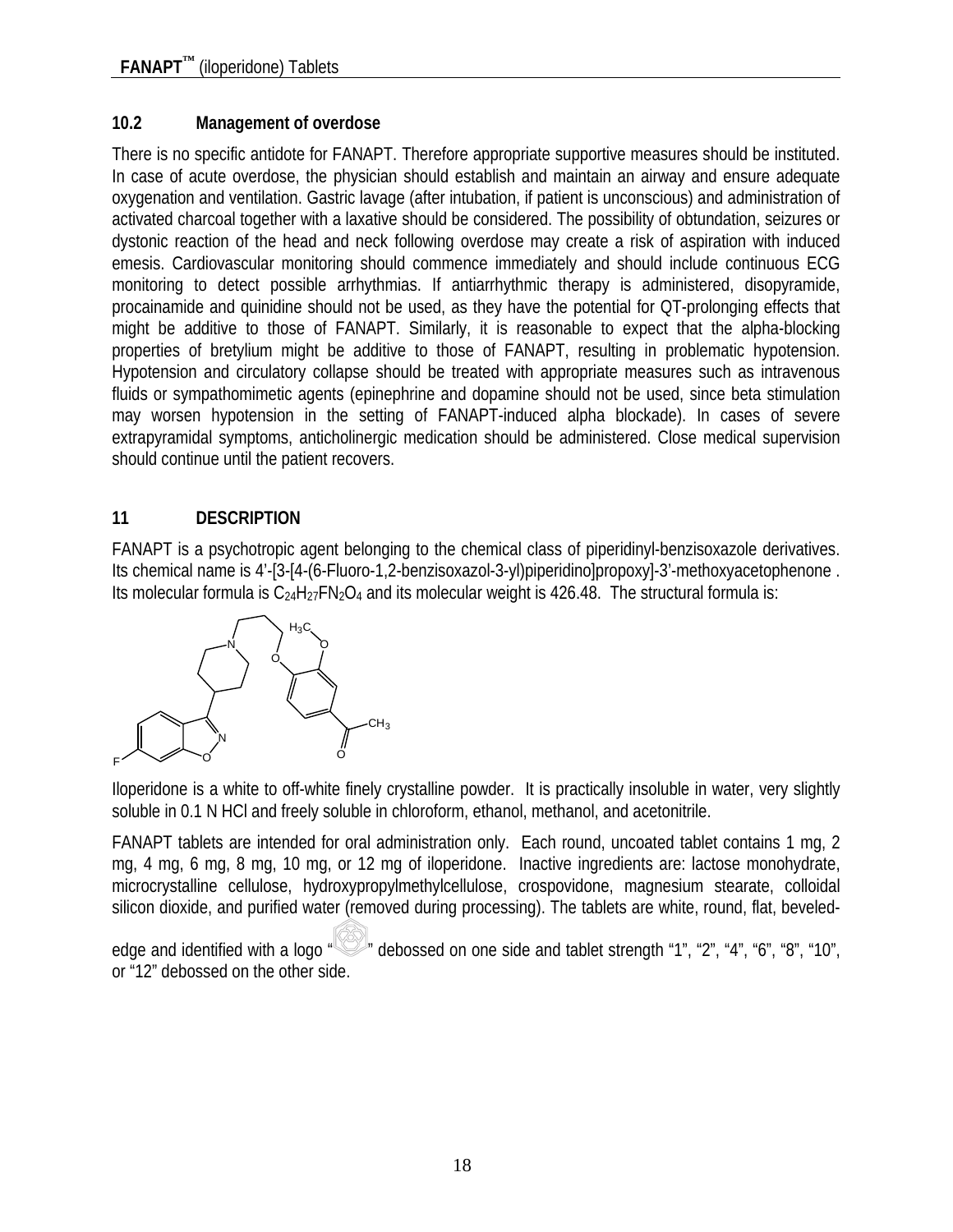#### **12 CLINICAL PHARMACOLOGY**

#### **12.1 Mechanism of action**

The mechanism of action of FANAPT, as with other drugs having efficacy in schizophrenia, is unknown. However it is proposed that the efficacy of FANAPT is mediated through a combination of dopamine type 2  $(D_2)$  and serotonin type 2 (5-HT<sub>2</sub>) antagonisms.

#### **12.2 Pharmacodynamics**

FANAPT exhibits high (nM) affinity binding to serotonin  $5-HT_{2A}$  and dopamine  $D_2$  and  $D_3$  receptors (K<sub>i</sub> values of 5.6, 6.3, 7.1 nM, respectively). FANAPT has moderate affinity for dopamine  $D_4$ , serotonin 5-HT<sub>6</sub> and 5-HT<sub>7</sub>, and norepinephine NE<sub>q1</sub> receptors (K<sub>i</sub> values of 25, 43, 22, and 36 nM respectively), and low affinity for the serotonin 5-HT<sub>1A</sub>, dopamine D<sub>1</sub>, and histamine H<sub>1</sub> receptors (K<sub>i</sub> values of 168, 216 and 473 nM, respectively). FANAPT has no appreciable affinity  $(K_i>1000$  nM) for cholinergic muscarinic receptors. FANAPT functions as an antagonist at the dopamine  $D_2$ ,  $D_3$ , serotonin 5-HT<sub>1A</sub> and norepinephrine  $\alpha_1/\alpha_{2C}$ receptors. The affinity of the FANAPT metabolite P88 is generally equal or less than that of the parent compound. In contrast, the metabolite P95 only shows affinity for 5-HT<sub>2A</sub> (K<sub>i</sub> value of 3.91) and the NE<sub>α1A</sub>,  $NE_{\alpha1B}$ ,  $NE_{\alpha1D}$ , and  $NE_{\alpha2C}$  receptors (K<sub>i</sub> values of 4.7, 2.7, 8.8 and 4.7 nM respectively).

#### **12.3 Pharmacokinetics**

The observed mean elimination half-lives for iloperidone, P88 and P95 in CYP2D6 extensive metabolizers (EM) are 18, 26 and 23 hours, respectively, and in poor metabolizers (PM) are 33, 37 and 31 hours, respectively. Steady-state concentrations are attained within 3-4 days of dosing. Iloperidone accumulation is predictable from single-dose pharmacokinetics. The pharmacokinetics of iloperidone is more than dose proportional. Elimination of iloperidone is mainly through hepatic metabolism involving two P450 isozymes, CYP2D6 and CYP3A4.

*Absorption:* Iloperidone is well absorbed after administration of the tablet with peak plasma concentrations occurring within 2 to 4 hours; while the relative bioavailability of the tablet formulation compared to oral solution is 96%. Administration of iloperidone with a standard high-fat meal did not significantly affect the Cmax or AUC of iloperidone, P88, or P95, but delayed Tmax by 1 hour for iloperidone, 2 hours for P88 and 6 hours for P95. FANAPT can be administered without regard to meals.

**Distribution:** Iloperidone has an apparent clearance (clearance / bioavailability) of 47 to 102 L/h, with an apparent volume of distribution of 1340-2800L. At therapeutic concentrations, iloperidone and its metabolites are ~95% bound to serum proteins.

Metabolism and Elimination: Iloperidone is metabolized primarily by three biotransformation pathways: carbonyl reduction, hydroxylation (mediated by CYP2D6) and *O*-demethylation (mediated by CYP3A4). There are two predominant iloperidone metabolites, P95 and P88. The iloperidone metabolite P95 represents 47.9% of the AUC of iloperidone and its metabolites in plasma at steady-state for extensive metabolizers (EM) and 25% for poor metabolizers (PM). The active metabolite P88 accounts for 19.5% and 34.0% of total plasma exposure in EM and PM, respectively.

Approximately 7-10% of Caucasians and 3-8% of Black/African Americans lack the capacity to metabolize CYP2D6 substrates and are classified as poor metabolizers (PM), whereas the rest are intermediate, extensive or ultrarapid metabolizers. Co-administration of FANAPT with known strong inhibitors of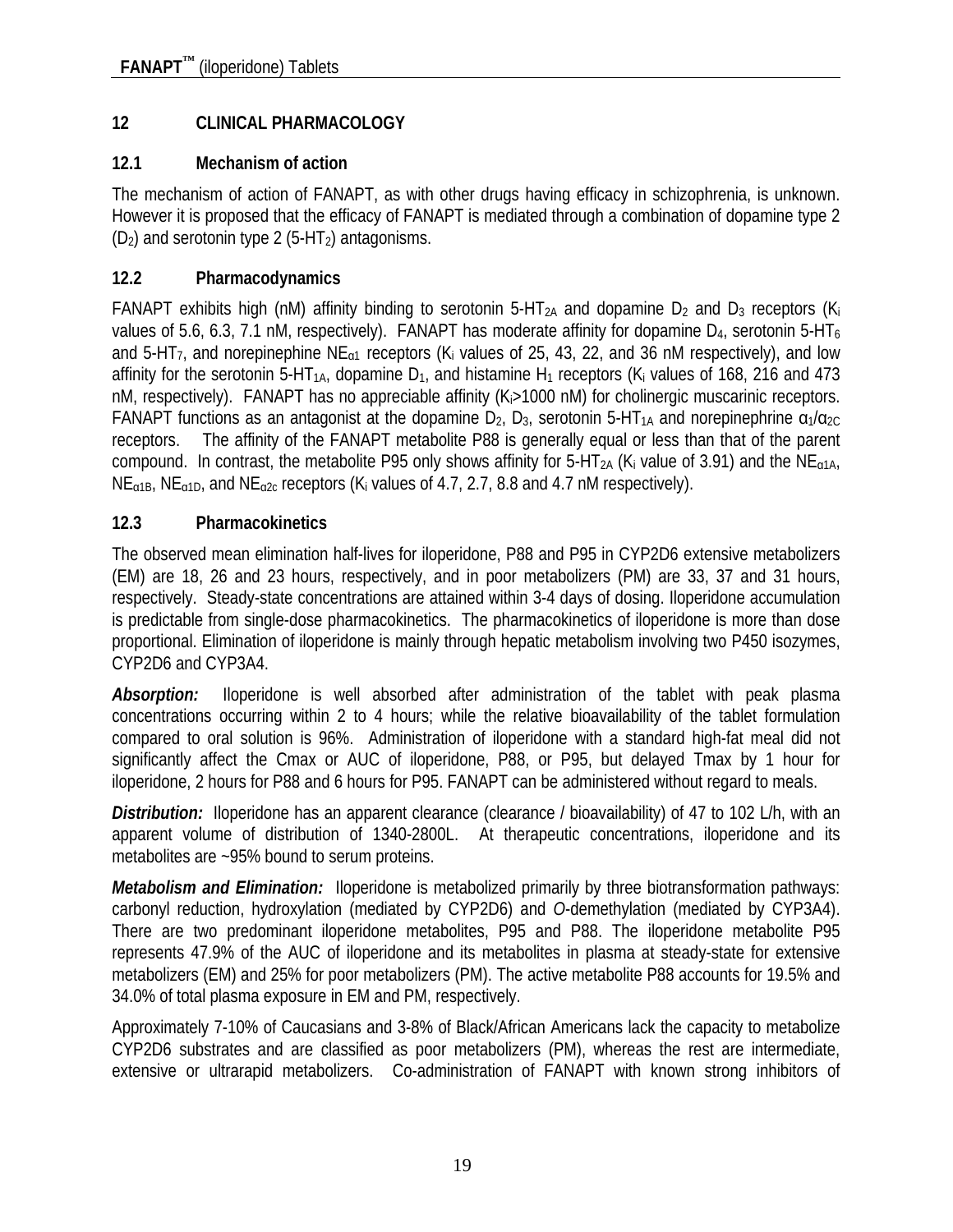CYP2D6 like fluoxetine results in a 2.3 fold increase in iloperidone plasma exposure, and dosing adjustment is needed.

Similarly, PMs of CYP2D6 have higher exposure to iloperidone compared with EMs. Laboratory tests are available to identify CYP2D6 PMs and dosing adjustments should be considered in this group of patients.

The bulk of the radioactive materials were recovered in the urine (mean 58.2% and 45.1% in EM and PM, respectively), with feces accounting for 19.9% (EM) to 22.1% (PM) of the dosed radioactivity.

### **13 NONCLINICAL TOXICOLOGY**

#### **13.1 Carcinogenesis, mutagenesis, impairment of fertility**

*Carcinogenesis:* Lifetime carcinogenicity studies were conducted in CD-1 mice and Sprague Dawley rats. Iloperidone was administered orally at doses of 2.5, 5.0 and 10 mg/kg/day to CD-1 mice and 4, 8 and 16 mg/kg/day to Sprague Dawley rats (0.5, 1.0 and 2.0 times and 1.6, 3.2 and 6.5 times, respectively, the maximum recommended human dose [MRHD] of 24 mg/day on a mg/m2 basis). There was an increased incidence of malignant mammary gland tumors in female mice treated with the lowest dose (2.5 mg/kg/day) only. There were no treatment-related increases in neoplasia in rats.

Proliferative and/or neoplastic changes in the mammary gland of rodents have been observed following the chronic administration of antipsychotic drugs and are considered to be prolactin mediated. Mammary gland proliferative changes and increases in serum prolactin were seen in mice and rats treated with iloperidone.

The iloperidone metabolite P95, which is a major circulating metabolite of iloperidone in humans but is not present in significant amounts in mice or rats, was given orally to Wistar rats for 26 weeks at doses of 50 or 500 mg/kg/day. Although this study was not adequate for assessment of carcinogenic potential, proliferative responses were seen in several organs: mammary gland hyperplasia in males and females, thyroid follicular hyperplasia in females, ovarian interstitial cell hyperplasia, pituitary cell proliferation in males, and endocrine pancreas proliferation in males and females. The above were seen at both doses except for the ovarian and pancreas effects which were seen at the higher dose only. Plasma levels of P95 (AUC) at the lower dose were 2.5 times those in humans receiving the MRHD of iloperidone, but as indicated above a no-effect dose for the proliferative responses was not determined. It is not known if these proliferative responses will progress to neoplasia with longer term treatment.

*Mutagenesis:* Iloperidone was negative in the Ames test and in the *in vivo* mouse bone marrow and rat liver micronucleus tests. Iloperidone induced chromosomal aberrations in Chinese Hamster Ovary (CHO) cells *in vitro* at concentrations which also caused some cytotoxicity.

The iloperidone metabolite P95 was negative in the Ames test, the V79 chromosome aberration test, and an *in vivo* mouse bone marrow micronucleus test.

*Impairment of Fertility:* Iloperidone decreased fertility at 12 and 36 mg/kg in a study in which both male and female rats were treated. The no-effect dose was 4 mg/kg, which is 1.6 times the maximum recommended human dose of 24 mg/day on a mg/m2 basis.

#### **14 Clinical Studies**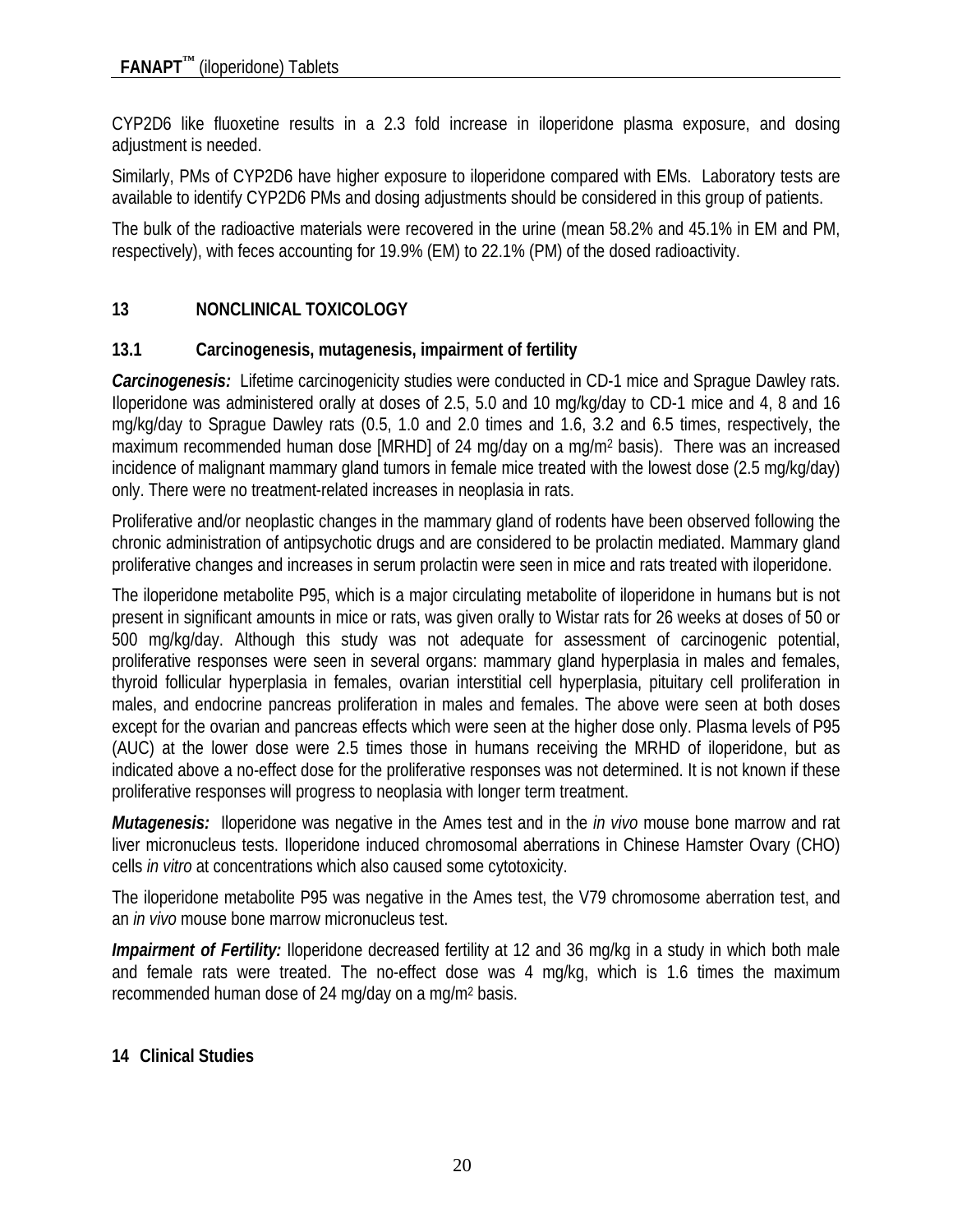The efficacy of FANAPT in the treatment of schizophrenia was supported by two placebo- and activecontrolled short-term (4- and 6-week) trials. Both trials enrolled patients who met the DSM-III/IV criteria for schizophrenia.

Two instruments were used for assessing psychiatric signs and symptoms in these studies. The Positive and Negative Syndrome Scale (PANSS) and Brief Psychiatric Rating Scale (BPRS) are both multi-item inventories of general psychopathology usually used to evaluate the effects of drug treatment in schizophrenia.

A 6-week, placebo-controlled trial (n=706) involved two dose ranges of FANAPT (12-16 mg/day or 20-24 mg/day) compared to placebo and an active control. This study involved titration of FANAPT starting 1 mg twice daily on day 1 and increasing to 2, 4, 6, 8, 10 and 12 mg twice daily on days 2, 3, 4, 5, 6, and 7, as needed. The primary endpoint was change from baseline on the BPRS total score at the end of treatment (Day 42). Both the 12-16 mg/day and the 20-24 mg/day dose ranges of FANAPT were superior to placebo on the BPRS total score. The active control antipsychotic drug appeared to be superior to FANAPT in this trial within the first 2 weeks, a finding that may in part be explained by the more rapid titration that was possible for that drug.

placebo and an active control. The titration schedule for this study was similar to that for the 6-week study. A 4-week, placebo-controlled trial (n=604) involved one fixed dose of FANAPT (24 mg/day) compared to This study involved titration of FANAPT starting 1 mg twice daily on day 1 and increasing to 2, 4, 6, 8, 10 and 12 mg twice daily on days 2, 3, 4, 5, 6, and 7. The primary endpoint was change from baseline on the PANSS total score at the end of treatment (Day 28). The 24 mg/day FANAPT dose was superior to placebo in the PANSS total score. FANAPT appeared to have similar efficacy to the active control drug which also needed a slow titration to the target dose.

#### **16 HOW SUPPLIED/STORAGE AND HANDLING**

FANAPT tablets are white, round and identified with a logo "variables" debossed on one side and tablet strength "1", "2", "4", "6", "8", "10", or "12" debossed on the other side. Tablets are supplied in the following strengths and package configurations:

| Package Configuration | <b>Tablet Strength (mg)</b>    | <b>NDC Code</b> |
|-----------------------|--------------------------------|-----------------|
| Bottles of 60         | 1 <sub>mq</sub>                | 43068-101-02    |
| Bottles of 60         | 2 <sub>mq</sub>                | 43068-102-02    |
| Bottles of 60         | $4 \text{ mg}$                 | 43068-104-02    |
| Bottles of 60         | 6 <sub>mq</sub>                | 43068-106-02    |
| Bottles of 60         | 8 mg                           | 43068-108-02    |
| Bottles of 60         | $10 \text{ mg}$                | 43068-110-02    |
| Bottles of 60         | $12 \text{ mg}$                | 43068-112-02    |
| <b>Titration Pack</b> | 2x1 mg, 2x2 mg, 2x4 mg, 2x6 mg | 43068-113-04    |
|                       | (Total of 8 tablets)           |                 |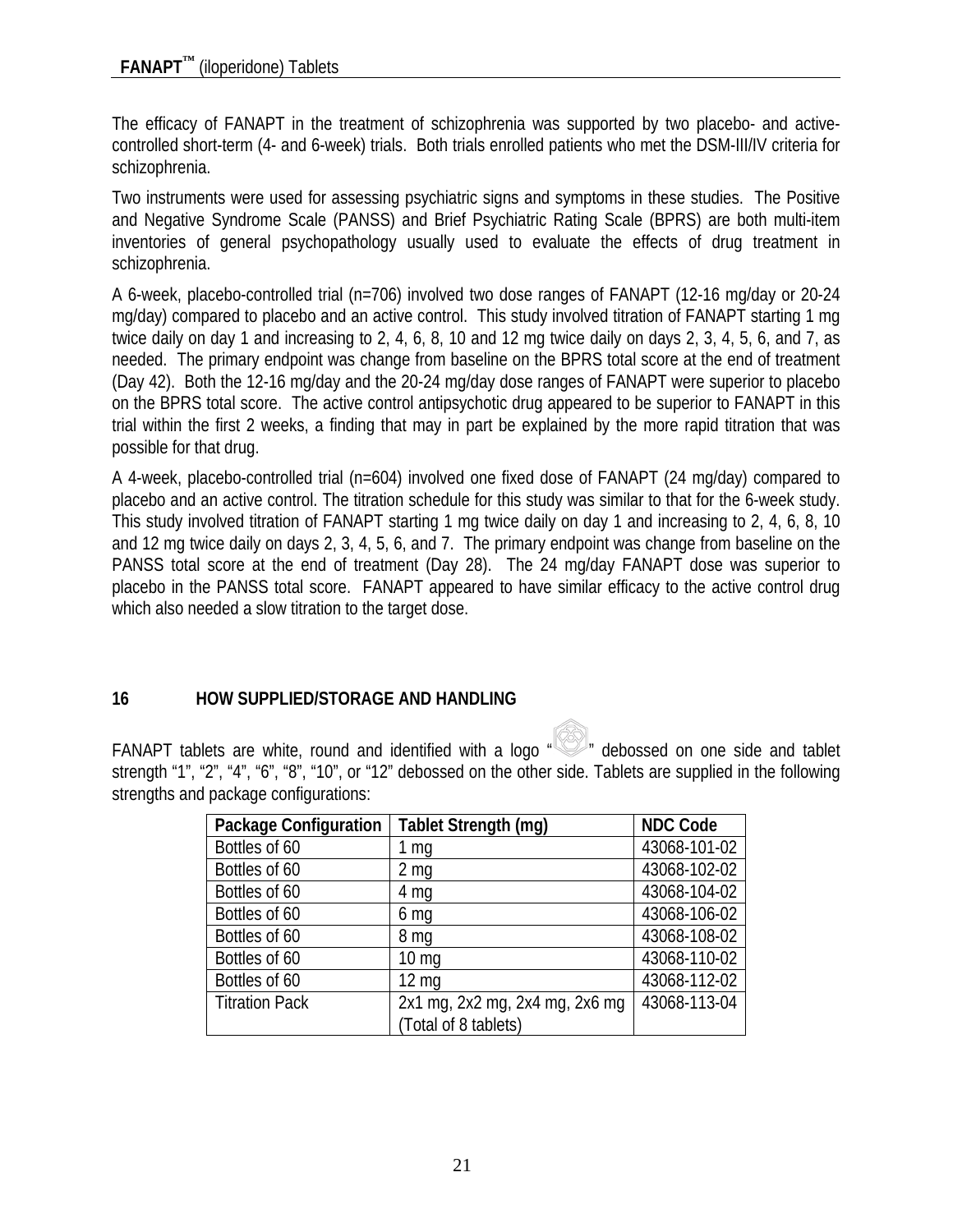### **Storage**

Store FANAPT tablets at controlled room temperature, 25°C (77°F); excursions permitted to 15° - 30 °C (59° - 86°F) [See USP Controlled Room Temperature]. Protect FANAPT tablets from exposure to light and moisture.

#### **17 PATIENT COUNSELING INFORMATION**

Physicians are advised to discuss the following issues with patients for whom they prescribe FANAPT:

#### **17.1 QT interval Prolongation**

Patients should be advised to consult their physician immediately if they feel faint, lose consciousness or have heart palpitations. Patients should be counseled not to take FANAPT with other drugs that cause QT interval prolongation *[see Warnings and Precautions (5.2)]*. Patients should be told to inform physicians that they are taking FANAPT before any new drug is taken.

#### **17.2 Neuroleptic Malignant Syndrome**

Patients and caregivers should be counseled that a potentially fatal symptom complex sometimes referred to as NMS has been reported in association with administration of antipsychotic drugs. Signs and symptoms of NMS include hyperpyrexia, muscle rigidity, altered mental status, and evidence of autonomic instability (irregular pulse or blood pressure, tachycardia, diaphoresis, and cardiac dysrhythmia) *[see Warnings and Precautions (5.3)]*.

#### **17.3 Orthostatic Hypotension**

Patients should be advised of the risk of orthostatic hypotension, particularly at the time of initiating treatment, re-initiating treatment, or increasing the dose *[see Warnings and Precautions (5.8)]*.

#### **17.4 Interference with Cognitive and Motor Performance**

Because FANAPT may have the potential to impair judgment, thinking, or motor skills, patients should be cautioned about operating hazardous machinery, including automobiles, until they are reasonably certain that FANAPT therapy does not affect them adversely *[see Warnings and Precautions (5.15)]*.

#### **17.5 Pregnancy**

Patients should be advised to notify their physician if they become pregnant or intend to become pregnant during therapy with FANAPT *[see Use in Specific Population (8.1)]*.

#### **17.6 Nursing**

Patients should be advised not to breast-feed an infant if they are taking FANAPT *[see Use in Specific Population (8.3)]*.

#### **17.7 Concomitant Medication**

Patients should be advised to inform their physicians if they are taking, or plan to take, any prescription or over-the-counter drugs, since there is a potential for interactions *[see Drug Interactions (7)]*.